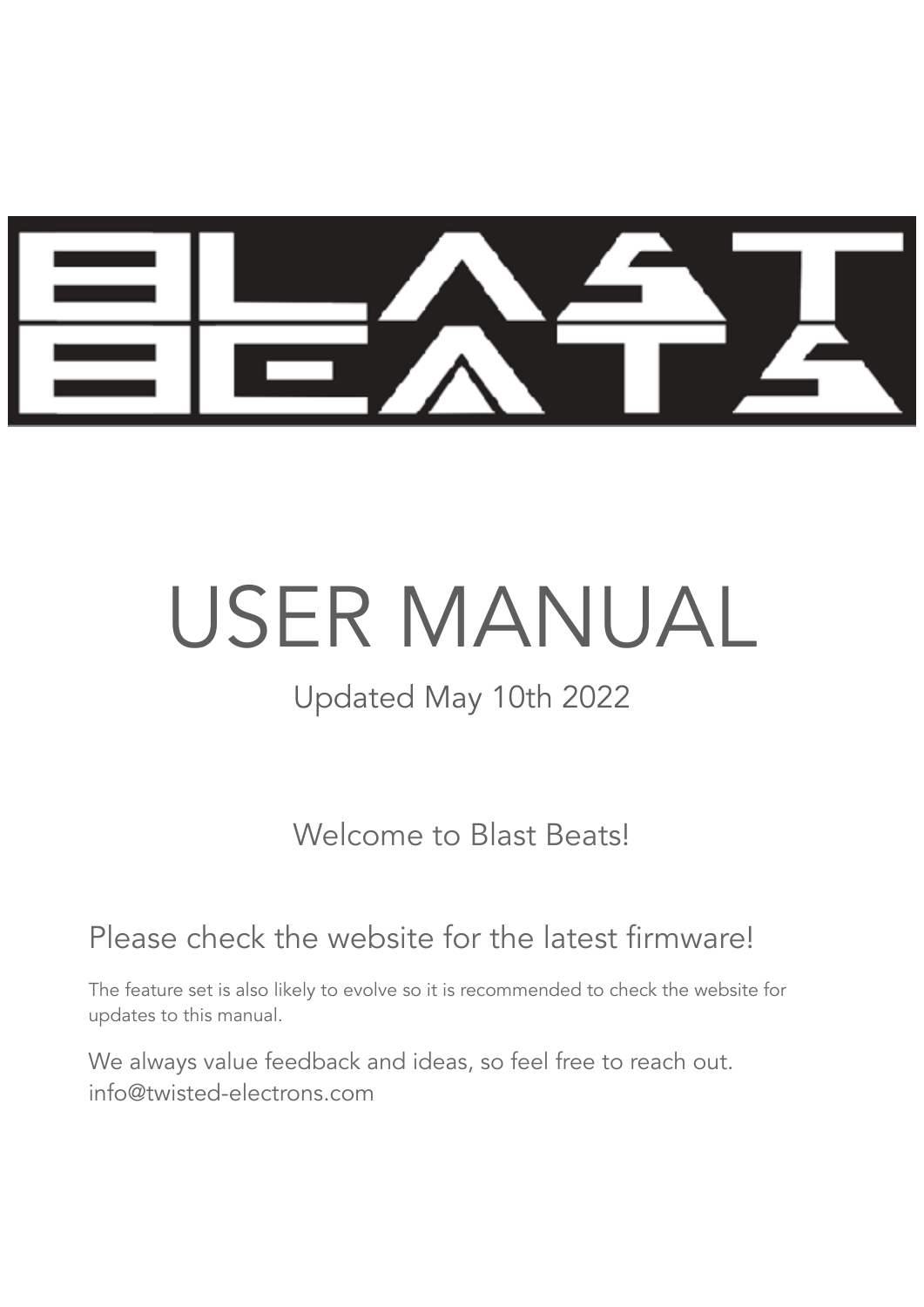### Features Overview

At the heart of this groove box is a YMF-262 Chip AKA OPL3 FM chip -the same chip that was previously found in the Soundblaster16 / SoundBlaster PRO2 sound cards found in 90s computers.

Blast Beats has two Stereo YAC512 DACs allowing 4 individually assignable outputs to multi-track and route the instruments with flexibility.

Blast Beats features 10 voices consisting of: -6 drum voices: kick/SD/tom/closed hat/open hat and cymbal

-4 synth voices. Each synth voice can be dual or quad operator depending on the chosen algorithm.

Other features include:

-8 waveforms per operator

-56 faders with per step automation

-32 illuminated buttons, including: 3 mode buttons (top left), 3 transport buttons (bottom left), a top row of 10 voice buttons referred to in this manual as "top10" and a bottom row of 16 step buttons referred to as "bottom16"

-DIN5 MIDI IN and OUT (each track receives and transmits MIDI)

-USB for firmware updates

-4 Assignable MONO T/S 1/4" outputs

-1 MONO T/S 1/4" MIX output (with all instruments mixed to one output)

-1 DUAL MONO T/S 1/4" headphone output (same as mix on both sides)

-Analog Sync in and out via 1⁄8" mono TS jack

-MicroSD (included card and USB adaptor) for data storage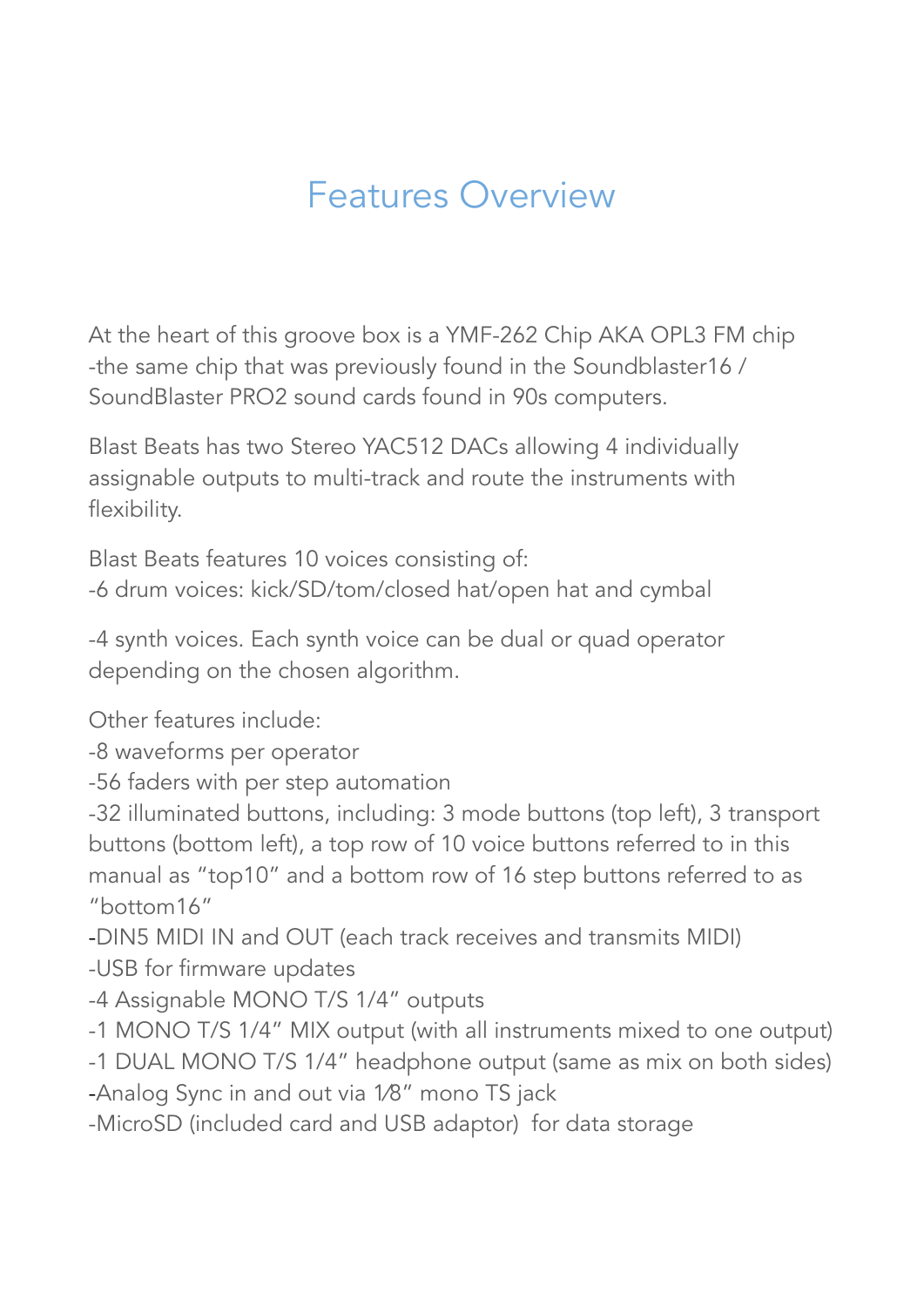### About Drum and Synth Voices

The YMF262 FM chip synthesises drum sounds using several FM operators. Some operators are shared between instruments. As a result some of Blast Beats' faders affect several instruments at once: -Hats and Tom share the same pitch modulation;

-The multiplier of the snare will also affect the pitch of the hats & tom. This hardware limitation/quirk can however lead to interesting surprises.

There are 4 synth instruments. Synths 1 and 2 are monophonic (one voice) whereas synths 3 and 4 are duo-phonic (2 voices) and differ in the way their 2 voices are triggered:

-Synth 3 has 2 overlapping voices useful for duo-phonic chords. You can record 1 or 2 notes on each step for synth3.

-Synth 4 triggers both voices at once.They can be detuned using the operator3 tune fader allowing fat bass lines or chord stabs.

You can choose between 5 algorithms for each synth instrument with the algo fader. The algorithms will be explained below.

Depending on the algorithm, the second vibrato will either affect the pitch ( as expected from a vibrato) or the multiple (for arpeggiator effects) of the operator.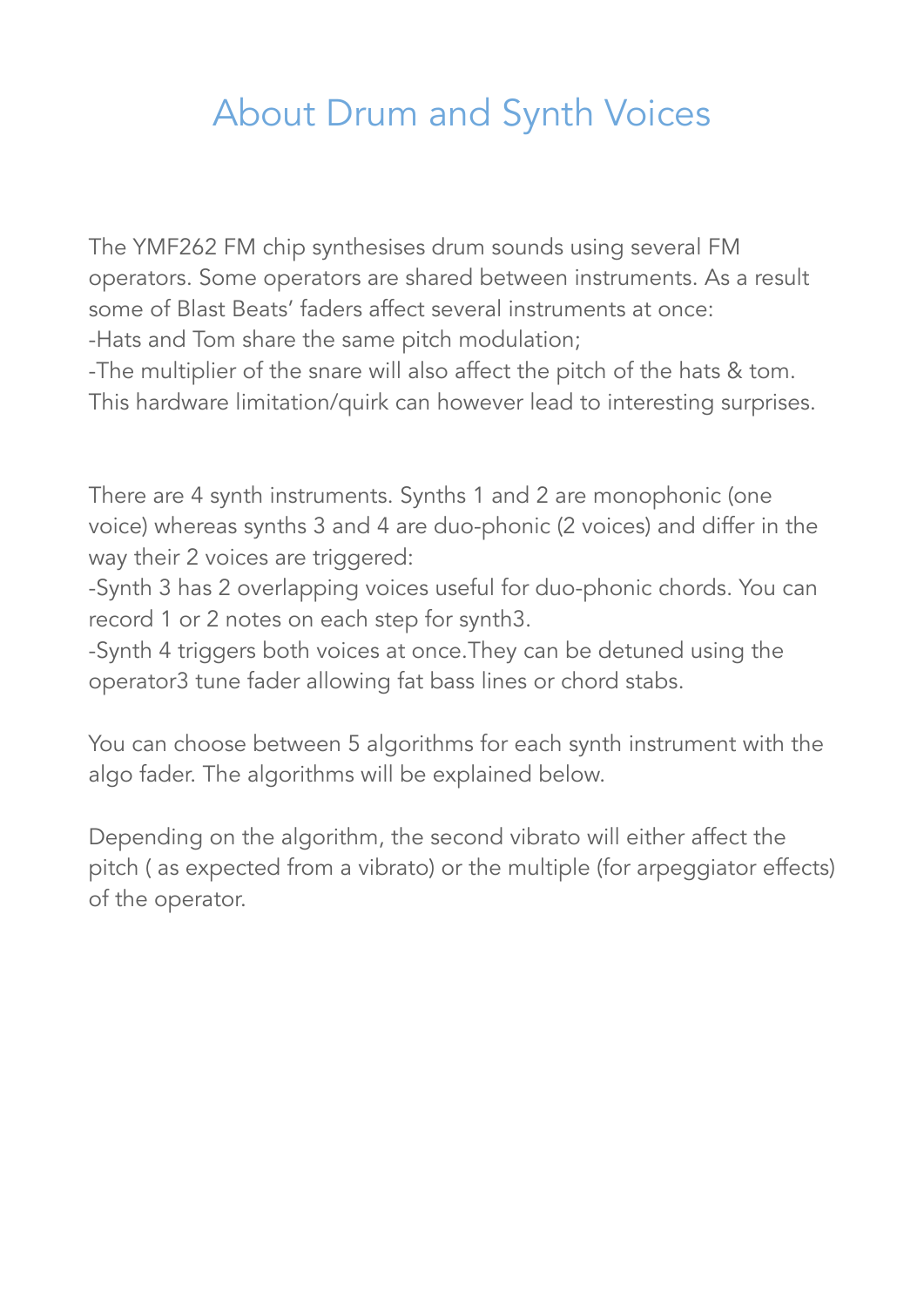## Synth Algorithms



Synths voices consist of up to four oscillators called operators. If we observe the algorithm icons, the numbered boxes represent the operators and the arrows represent the modulation signal path.

When an operator receives the signal from a previous operator, its frequency is modulated by it (FM). Some operators feed back into themselves as represented by a line joining the top and bottom of the operator.



#### Algo1:

Operator4 is the carrier. If you mute operators 1 to 3, operator 4 will be a pure waveform. However operator 4 will be modulated by all previous operators in the chain. As a result this first algorithm can yield the most complex sounds.

Operator 1 modulates operator 2 Operator 2 (aka op1+op2) modulates operator 3 Operator 3 (aka op 1+op2+op3) modulates operator 4

The amount of modulation stacks up with each step so operator 4 is likely to distort at the end of the modulation chain!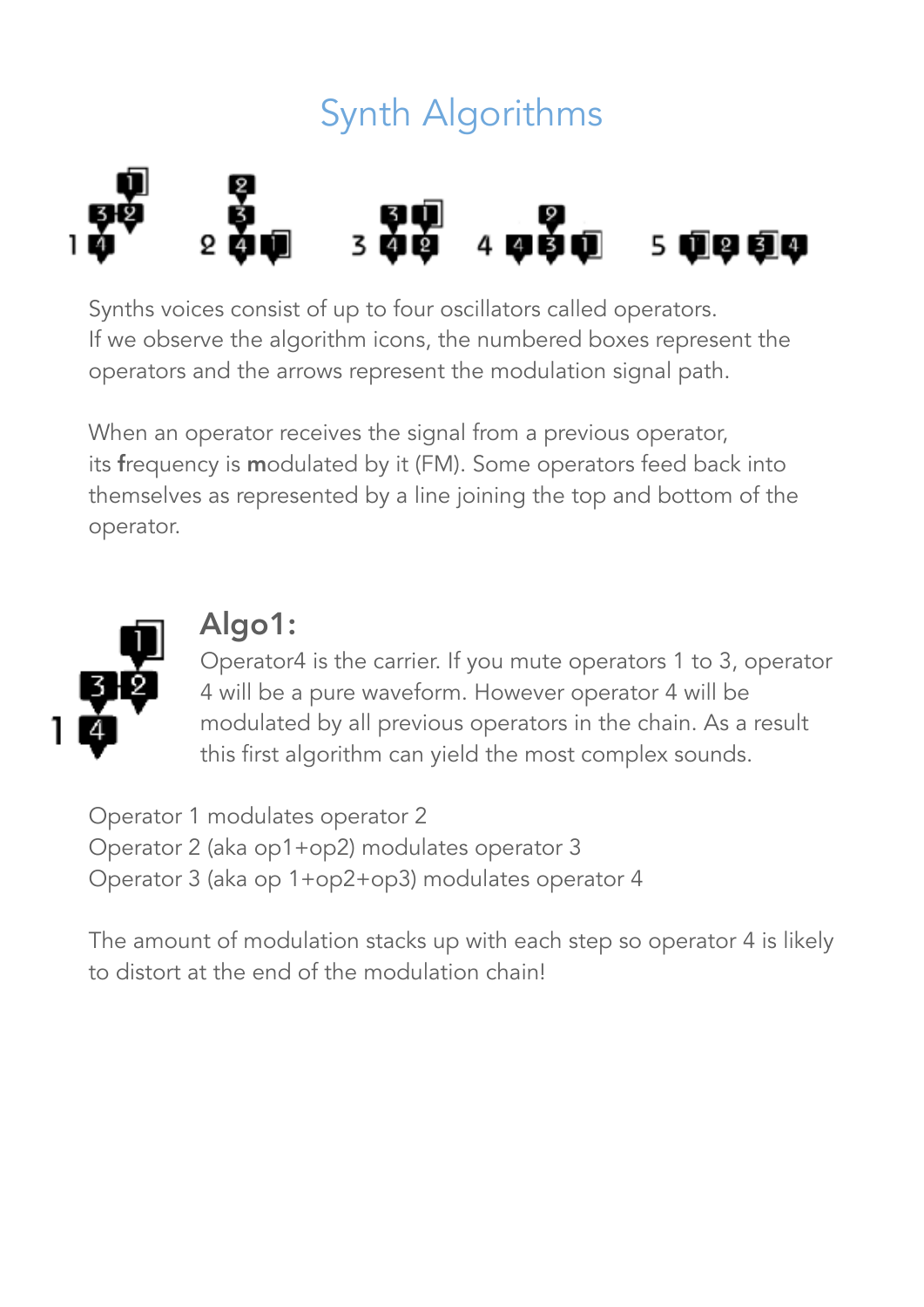

### Algo2:

Operator 1 is left alone unmodulated, without a care in the world! But it will bend if you apply vibrato with the op2 fader.

Operators 2-4 are set up similarly to algo1. Operator 4 is the carrier and is modulated by operator 3 which in turn is modulated by operator 2.

### Algo3:

Here we split the chain into a pair of 2op synths that can be detuned using the tune fader.

Op4 is a carrier modulated by op3 Op2 is a carrier modulated by op1.





#### Algo4:

Here operators 1 and 4 re carriers with no operators modulating them. And op3 is a carrier modulated by op2.

### Algo5:

In this final setup all the operators are carriers, singing along together as individuals.

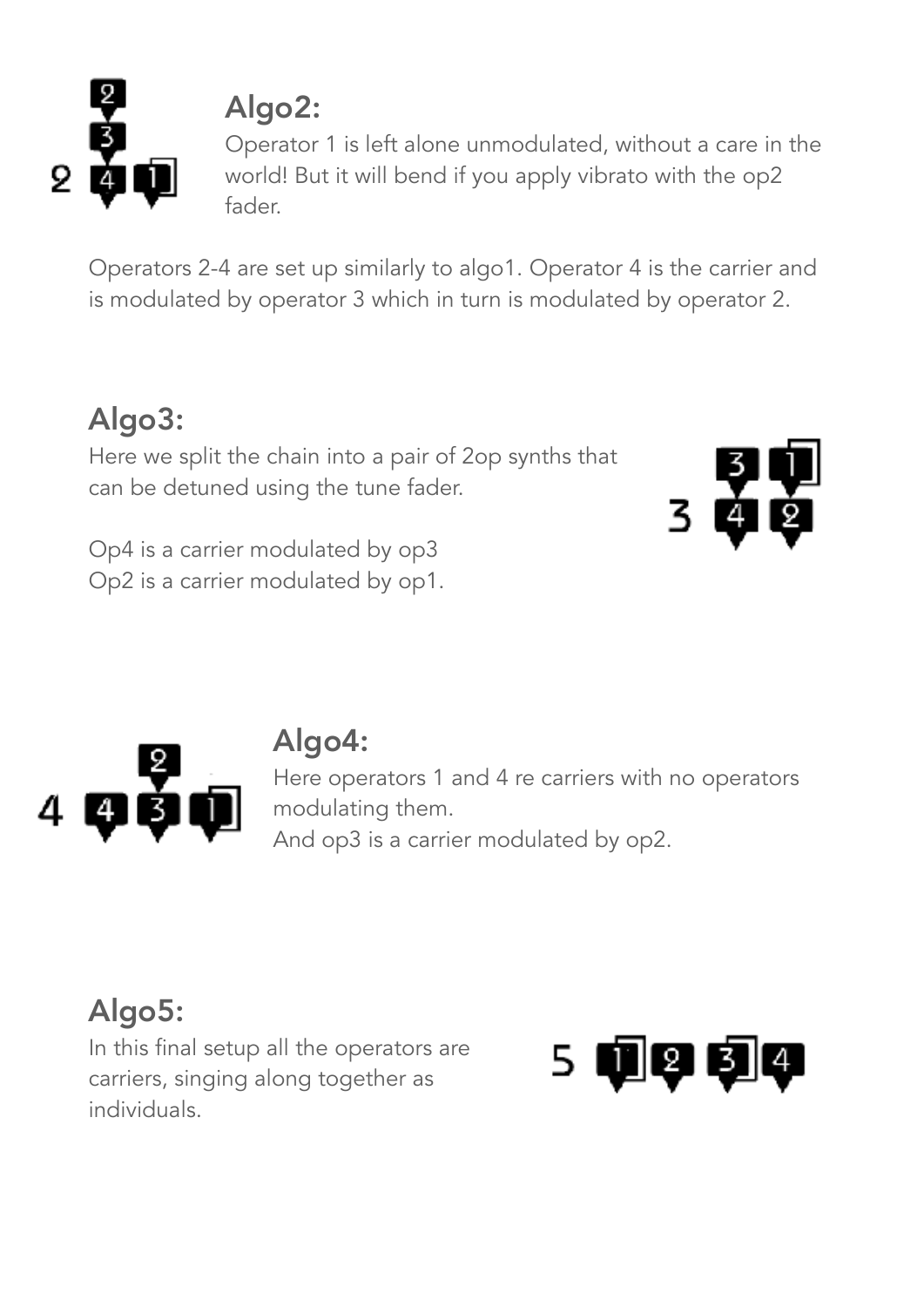### Step Edit Mode

Press step to enter this mode.Here we can edit steps of the pattern to create beats.

#### Selecting a page

If the pattern is more than 1 page long (more than 16 steps) press step to flick through the pages. The top10 row of LEDS will briefly indicate the current page. A pattern can be up to 4 pages (or 64 steps) long. Please refer to the length mode section of this manual to learn how to add pages.

#### Selecting an instrument

Blast Beats has 10 voices consisting of 6 drum voices and 4 synth voices. Select the voice you wish to edit by pressing any of the top10 voice buttons. If the sequencer is stopped the selected voice will trigger, allowing you to preview its sound.

#### Cloning a synth

You copy the sound of a synth over to another. To do so hold the top button of the source synth and press the top button of the destination. For example: hold top button #7 and press top button #9 to copy synth1 over synth 3.

#### X0X style step input

When **REC** is off, you can toggle steps on or off simply by pressing the **bottom16** buttons. If the sequencer is stopped synths 1 to 4 will play the step that you press. This helps identify the note of a step that you are enabling or disabling.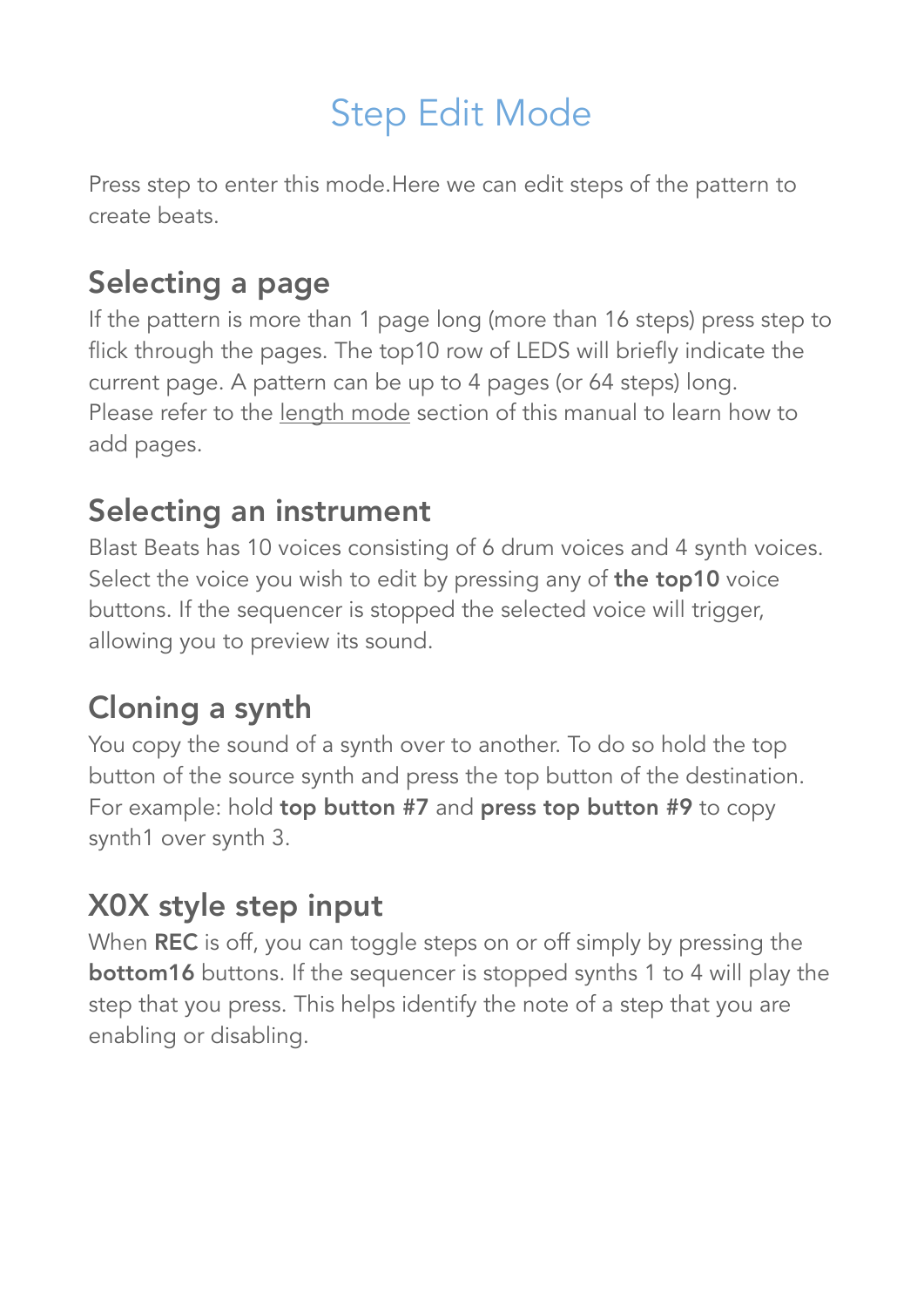#### Real time drum input

With REC armed and Blast Beats running press top10 buttons 1 to 6 to punch in a drum beat.

#### Real time synth input

When REC is armed and Blast Beats is running the 16 bottom buttons can be used to punch notes into the sequencer in real time. The bottom LEDs represent the keys of a piano - the lit LEDs are white keys.

### Synth monitor mode

If you'd like to practise playing a synth with the 16 bottom buttons before recording it (without arming REC) you can activate synth monitor mode. Double-tap any of the 4 last top buttons to toggle synth monitor mode on or off. When synth monitor mode is on, the bottom LEDs represent the keys of a piano - the lit LEDs are white keys. Double-tap any of the 4 last top buttons again to resume normal operation.

### Changing the synth input octave

Hold REC and press the **kit/patt, step** or **function** buttons to choose low, normal or high octaves respectively

#### **Changing the playback octave** (applies to synths & drum) You can transpose the octave of any voice by holding its **top10** button and pressing the following menu buttons:

-the kit/patt button transposes the playback down an octave

- -the step button plays back with octave unchanged
- -the **function** button transposes the playback up an octave

Double-tapping any of the 3 above buttons transposes all voices at once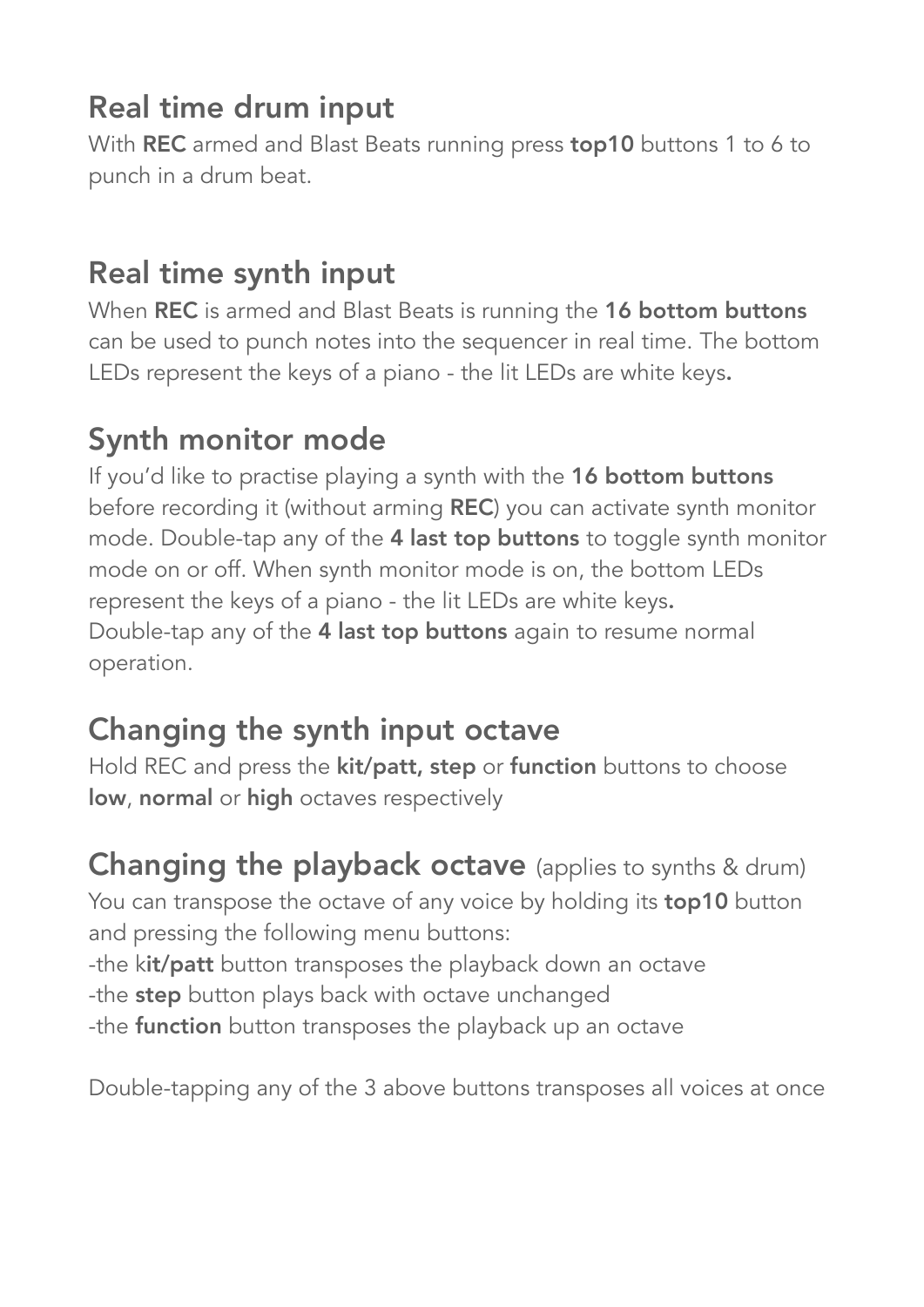### Step by step synth input

To activate or deactivate step by step synth mode, hold REC and press run. In step by step mode, when REC is armed and Blast Beats is stopped, you can input a melody step by step by tapping the **bottom16** buttons. A bottom16 LED will blink to indicate the step you are currently editing.

The LEDs will chase from left to right when step by step mode is activated.

If you reach the end of your sequence (16 steps if the song is only 1 page) it will loop back to step1 and overwrite endlessly

You can input a rest by pressing the step button.

<span id="page-7-0"></span>You can also input notes via MIDI using the channels 1-4 (or other depending on the [MIDI channel routing\)](#page-7-0)

If you wish to start over at any time toggle REC off then on again to reset the step recorder to the first step.

#### MIDI real-time punching

When Blast Beats is running and REC is armed, it will pick up MIDI notes sent to the corresponding MIDI channel depending on the settings (see [MIDI channel routing](#page-7-0) for details).

Send the following notes on CH10 (by default) to input drum notes

MIDI note  $36 =$  kick MIDI note 38 = snare MIDI note  $41 =$ tom MIDI note 42 = closed hat MIDI note 46 = open hat MIDI note 49 = cymbal

CH1-4: MIDI notes 36 to 100 synth1-4 respectively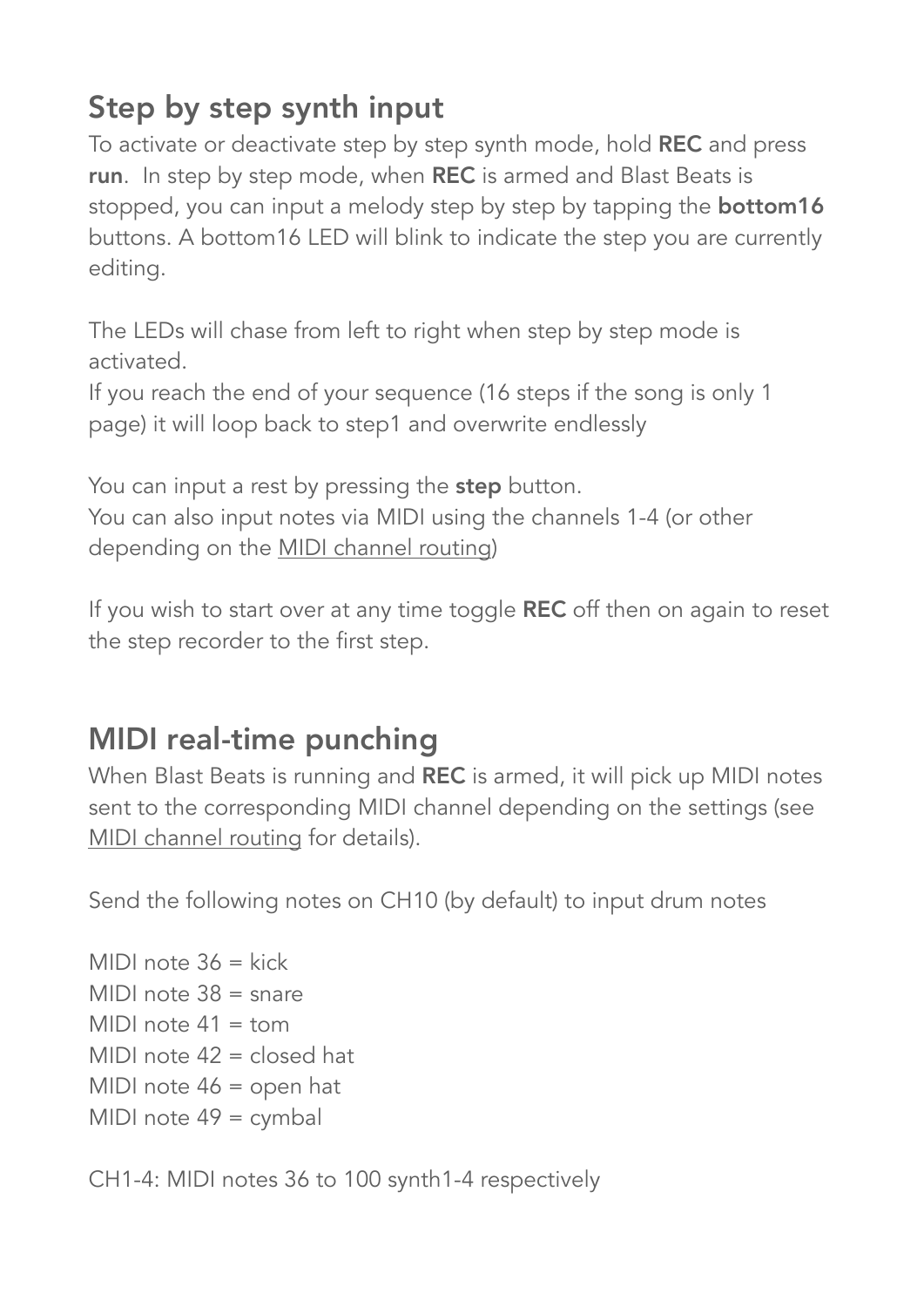### Undo/redo

Whenever you press REC before recording some changes, Blast Beats creates a snapshot of the current pattern and its parameters. You can undo (and redo) the changes by holding function and pressing REC in step mode.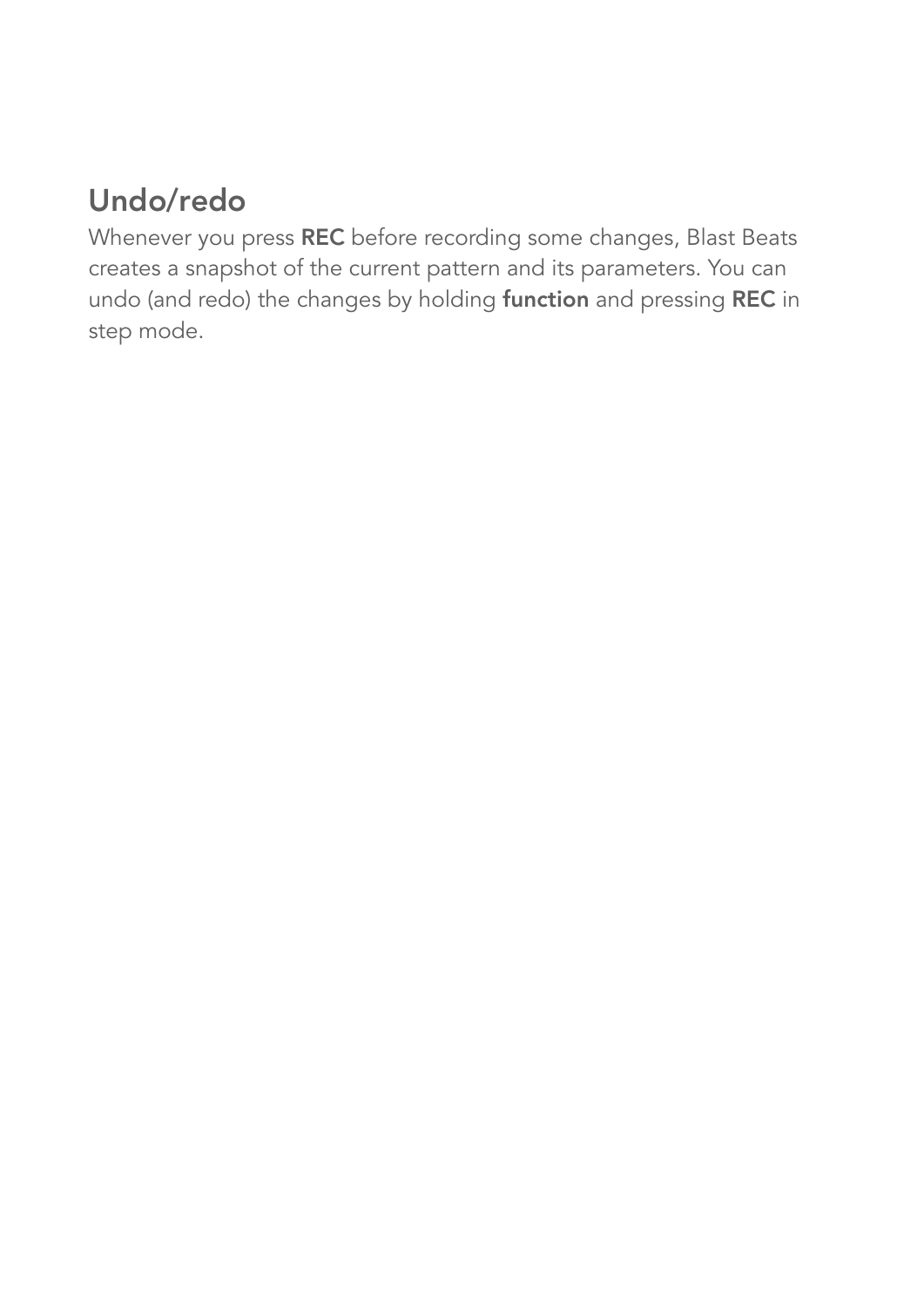### Kit / Pattern Mode

In this mode you can change and chain patterns, and assign different kits to each pattern. Press **kit/pat** to enter this mode.

#### Changing Kit

Press a **top10** button at any time to change the kit assigned to the current pattern.

Each of the 16 patterns can have any of the 10 kits assigned to it. You can automate kit changes per step: simply change the kit with REC lit!

### Cloning Kit

It's quick and simple to clone kits. This is useful if you wish to create variations of the same kit. Hold the kit you wish to clone (any top10 button), and press the destination kit ( any other top10 button) to paste it. You can make multiple clones at once.

#### Changing pattern

Press any **bottom16** button to change patterns.

If the sequencer is stopped, Blast Beats will immediately change to the new pattern. If the sequencer is running, Blast Beats will cue the next pattern and make the change when it reaches the last step of the current pattern. In this case the cued pattern will be indicated by a blinking  $bottom16$   $\text{FD}$ .

#### Cloning pattern

Same process as cloning kits. Hold the pattern you wish to clone (bottom16 button), and press any other bottom16 button to paste it.

Note: When changing pattern, the assigned kit will automatically be loaded.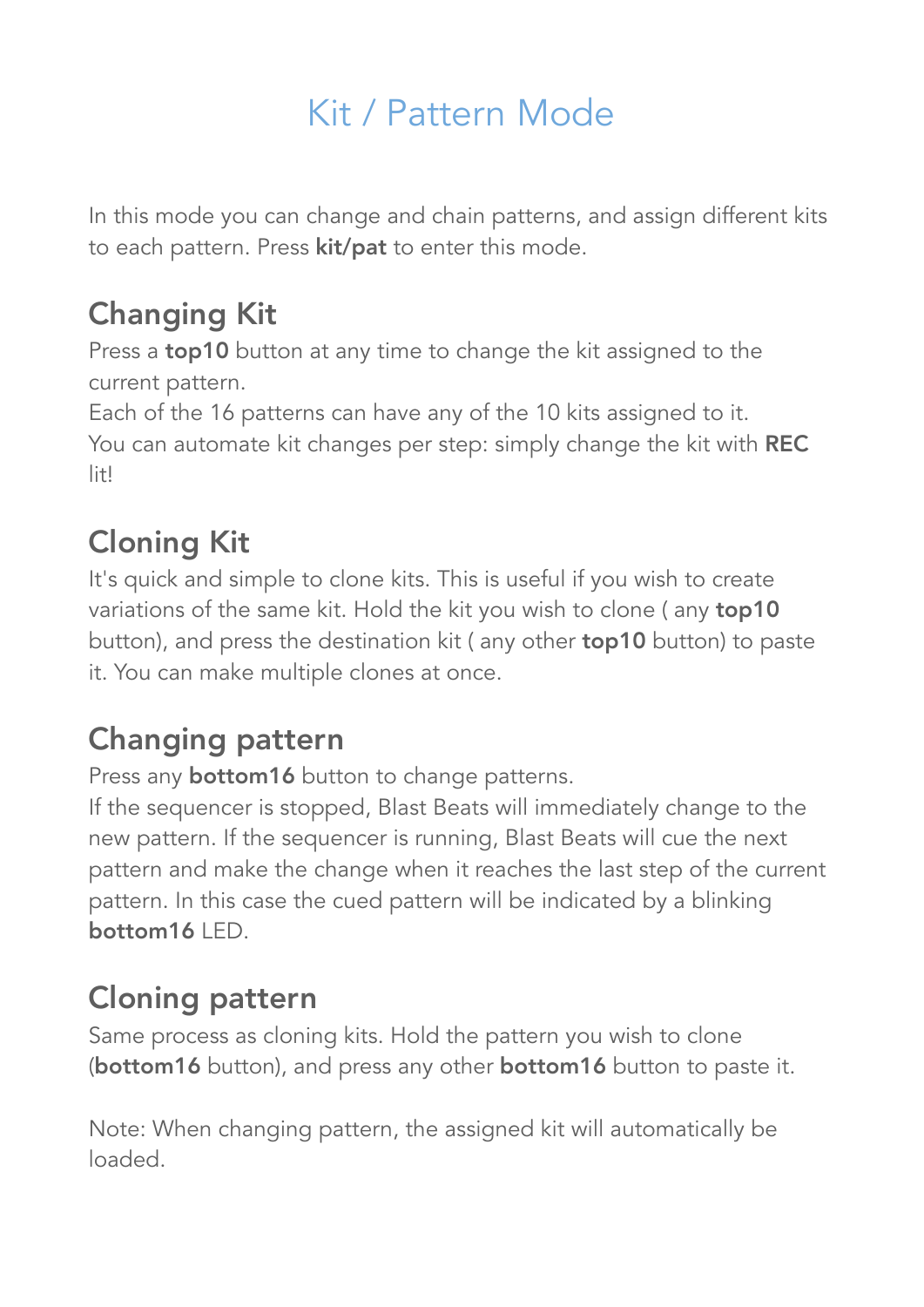#### Chaining patterns

You can chain up to 256 patterns in a row to form a song.

Press REC to arm the sequencer (REC LED should blink) When ready press the first pattern of your song to start recording a chain. This will also delete the previously recorded chain.

Blast Beats will record up to 256 pattern changes in a row. You can loop the same pattern several times.

The current pattern will blink during the chain recording phase to indicate that it's armed.

When you have reached the end of the chain, Press REC again. The current pattern will no longer blink and Blast Beats will return to the first pattern in the chain and loop the chain endlessly. Stopping the sequencer resets to the first pattern of the chain.

### Clear the chain

Suppose we want to play only pattern 1

- press REC to arm Blast Beats,
- press **bottom16** button1,

- press REC again to un-arm Blast Beats (before pattern 1 reaches the end of its cycle if the sequencer is running).

### Add or replace patterns in the chain

Start the song by pressing run. Now you can arm the REC button at any point and press **bottom16** buttons to swap patterns in the chain. If the end of the chain is reached with REC still armed, you will extend the chain until you disarm REC or stop the sequencer.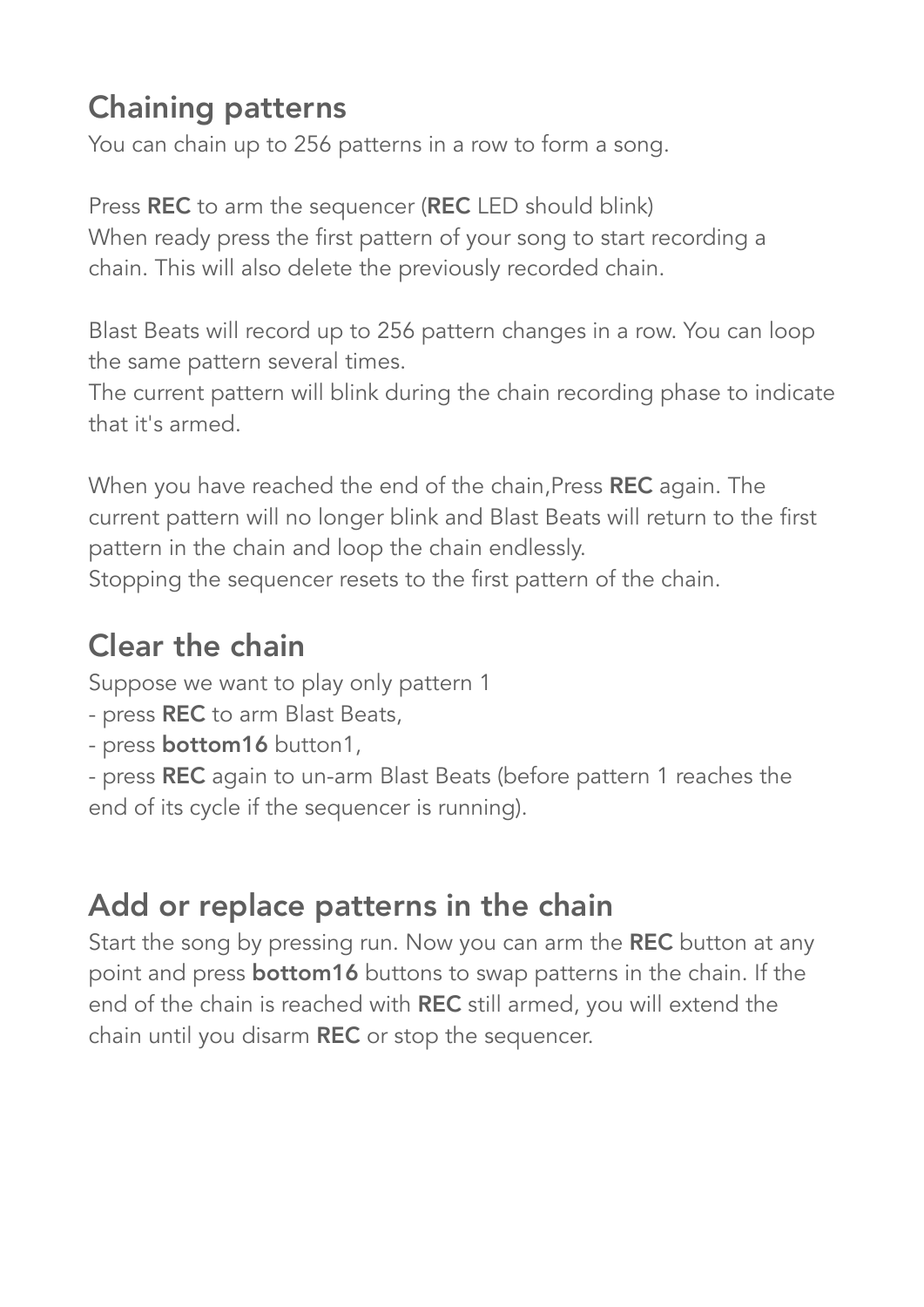#### Freeze the chain

To temporarily disable the chain (and repeat any pattern) without clearing it you can freeze it. hold REC and press freeze to freeze and unfreeze the chain.

### Song Mode

Press kit/patt and function at the same time to enter song mode. Both kit/patt and function LEDS will light at the same time.

The 160 available songs are arranged in 10 folders/banks of 16 songs

To load a new song tap a **top10** button to select a folder, Then tap a **bottom16** button to load a song.

1 song consists of:

16 patterns (up to 64 steps per pattern (arranged in 4 pages of 16 steps)) A chain of up to 256 pattern changes can be recorded per song.

Kits and songs are saved separately. The songs share the same kits.

### Function Mode

Press **function** to enter this mode to edit the following functions:

#### Save Song (Patterns only!)

updates the SD card. You can save the current song to any location (1 to 16) within any folder (1 to 10). Blast Beats will select the current folder and location by default, press any **top10** button to select a destination folder 1 to 0 (10), then press any **bottom 16** to confirm location. Blast Beats only writes to SD when the synth is stopped. If it is running, it will wait for the next time you stop it (by pressing run) and save then.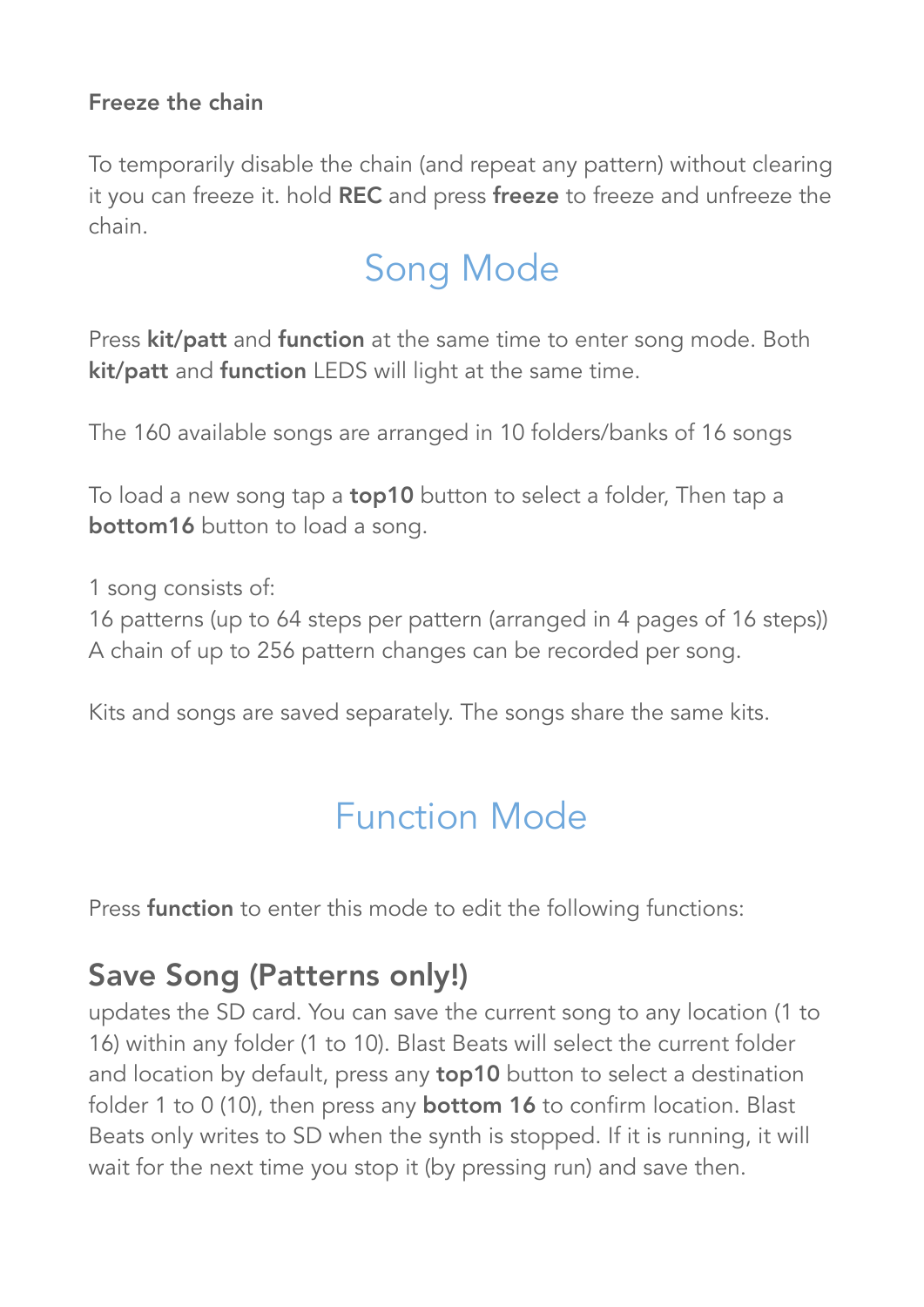Note: The song saving system is optimised to only update the files that have changed resulting in **variable save times** ranging from instant (when updating some steps) to 6 seconds ( when saving an entire song to a new slot).

### Save Kit

Kits are saved by pressing the flashing **kit/patt** button when you are in save mode.

### Clear

-fader automation: Hold clear and move a fader to erase its automation. -All automation: Hold clear and press REC to clear all automation.

-pattern clear (single voice): Hold clear and press a top10 button to erase the enabled steps.

-pattern initialise: Hold clear and press kit/patt to erase the current pattern resulting in a blank 16-step pattern.

-wiggle automation: hold **clear** and press **wiggle** to reset the wiggle depth automation.

-vibrato rate automation: hold clear and press vibrato to reset the vibrato rate automation.

-tremolo rate automation: hold clear and press tremolo to reset the tremolo rate automation.

-swing automation: hold **clear** and press the **swing** button to clear the swing automation.

-Clear Kit (set all faders to zero): double tap the clear button when in clear mode.

### **Wiggle**

This function adds randomness to any fader. To assign the wiggler to a fader, hold wiggle and move a fader. Set the depth of the wiggler: press any of the **top10** buttons once to apply the wiggle depth to the current pattern. Double click any **top10** buttons to apply the depth to all patterns of the song at once. You can also automate the wiggle depth. Simply light the REC button and wiggle depth changes will be recorded and played back.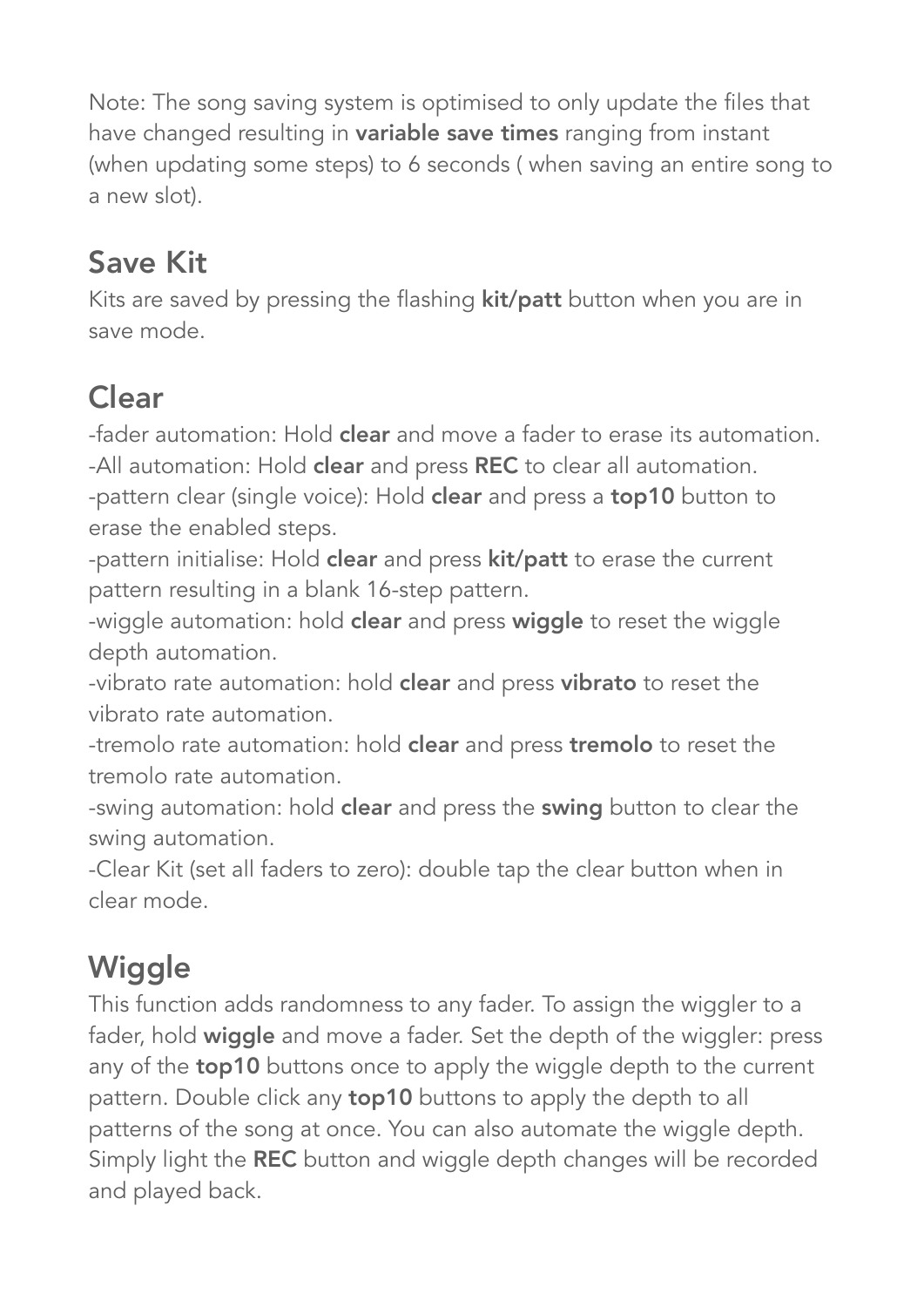To clear all faders assigned to the wiggler: hold wiggle and press clear.

Shuffle kit: Hold wiggle and press kit/patt to randomise the kit (automatically move some random faders)

Shuffle pattern: Hold wiggle and press step to randomise the pattern (automatically enable or disable steps)

#### Swing

Use the top10 buttons to set the amount of swing. Each pattern of a song has its own swing setting.

You can also automate the swing setting. Simply light the REC button and swing setting changes will be recorded and played back.

#### **Mute**

In this mode use the **top10** buttons to mute/unmute a channel

### Solo

in this mode use the **top10** buttons to solo a channel

#### Prob

In this mode set the trigger probability of a channel. Select a channel: hold **prob** and use a **top10** button Now release prob and set the level of probability (chances out of 10 of triggering) with the **top10** buttons.

#### Stutter

This is a performance function, enabling you to re-trigger the same instrument rapidly (like a Blast Beat). Hold the **top10** buttons to repeat the current step at various rates. The rates are divisions of the current tempo.

Tip: try holding wiggle during a stutter :)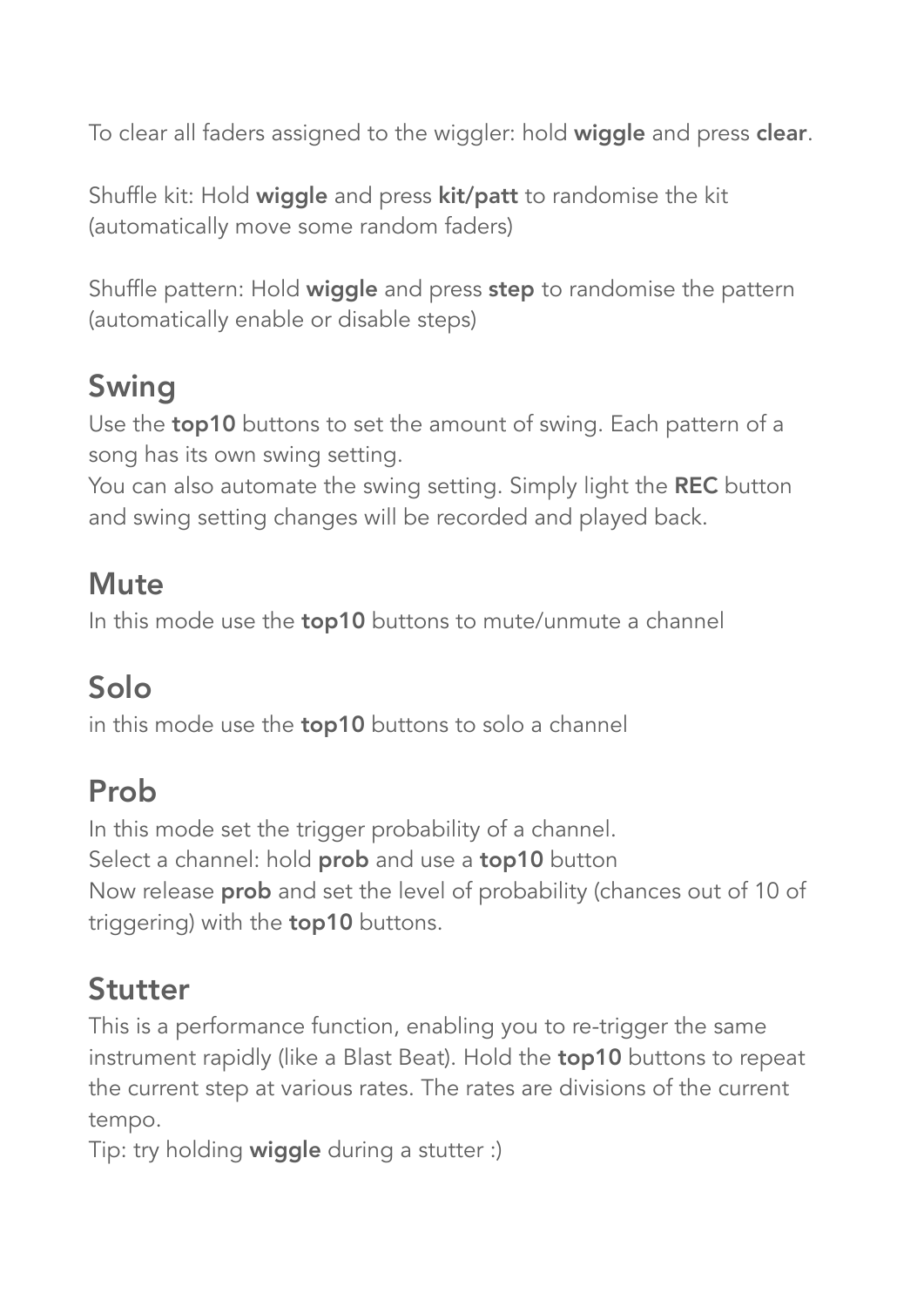#### **Bend** (spindown effect)

Hold bend to bend the global tuning of the FM chip downwards. Use the top10 buttons to set the bend strength.

#### Freeze

When freeze is held, the communication between Blast Beats and the FM chips is suspended leading to sustained notes and glitches (can be combined with bend and stutter)

### Vibrato / Tremolo waveform

By default vibrato and tremolo oscillate up and down (sine waveform). There are 9 other waveforms to choose from to modulate volume and pitch of your operators. In function mode hold **trem** or vibr and press the top10 buttons to change the waveform. The first 8 buttons represent the 8 waveforms printed on the top of the device. 9th and 10th waveforms are random waveforms.

Note: waveform changes can be automated per step! Just change the waveform with REC lit.

### Tremolo

Use the **top10** buttons to set the tremolo rate (each pattern has its own tremolo rate).

This function will continuously modulate the volume of the operator. A different tremolo rate can be assigned to each pattern.

You can also automate the tremolo rate on each step. Simply light the REC button and tremolo rate changes will be recorded and played back.

#### Vibrato

Use the **top10** buttons to set the vibrato speed (each pattern has its own vibrato rate).

This function will modulate the pitch of the operator. A different vibrato rate can be assigned to each pattern.

You can also automate the vibrato rate. Simply light the REC button and vibrato rate changes will be recorded and played back.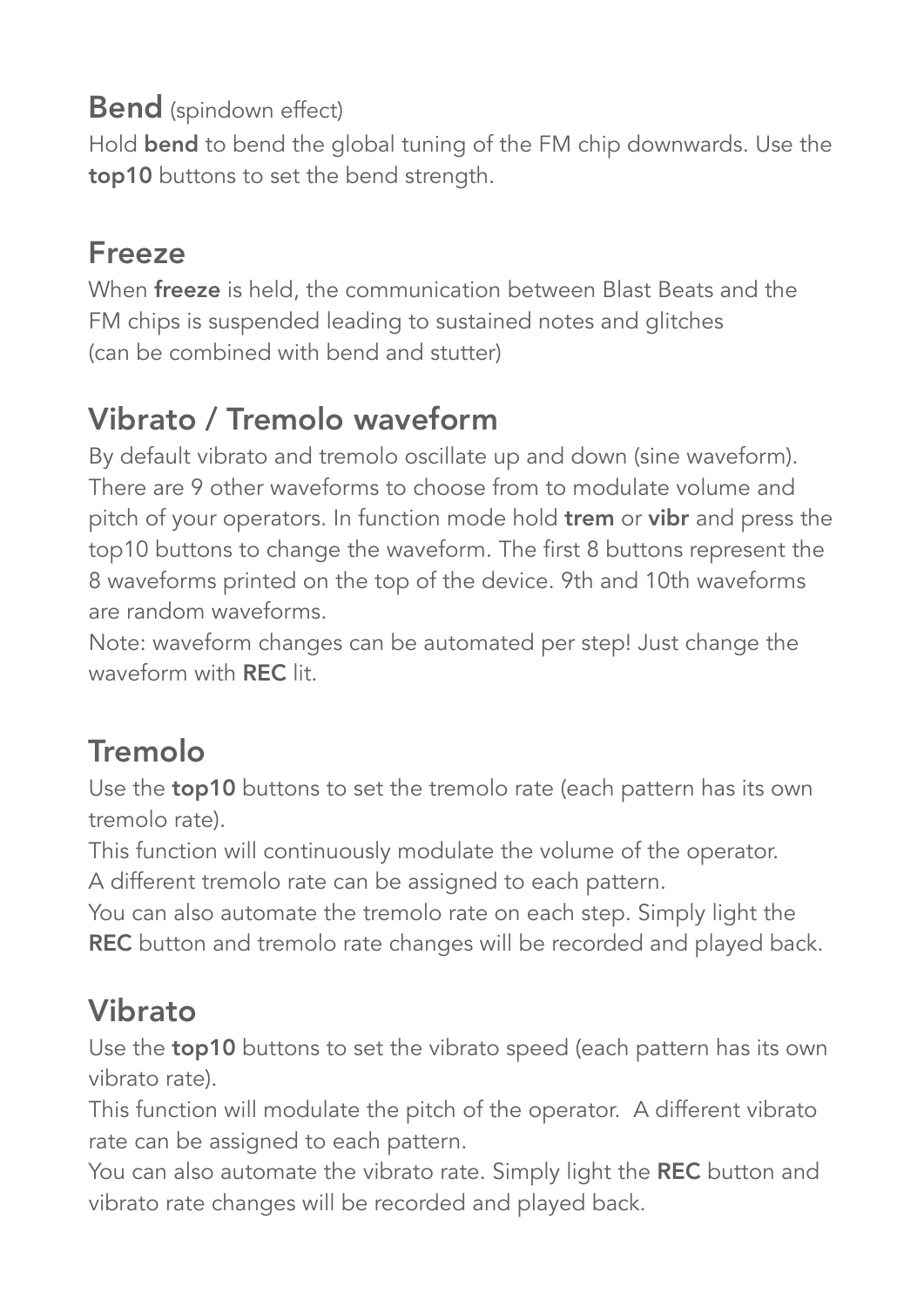#### Phones

Use the **top10** buttons to set the phones level (recalled at startup). You can automate this parameter per step, just change it with REC lit.

### Mix

Use the **top10** buttons to set the mix level (recalled at startup). You can automate this parameter per step, just change it with REC lit.

### Route

With this function you can assign the instruments to any of the 4 outputs. Note some instruments are locked together (snare+hats , tom+cymbal). This is a hardware limitation due to the way the voices are created by the YMF262. Hold route and press a top10 button select a target instrument. Release route and now press the first 4 top10 buttons to attach/detach the target voice to outputs 1-4 (you can route a voice to multiple outputs to make it louder in the main mix). You can also automate this parameter per step, just change it with REC lit.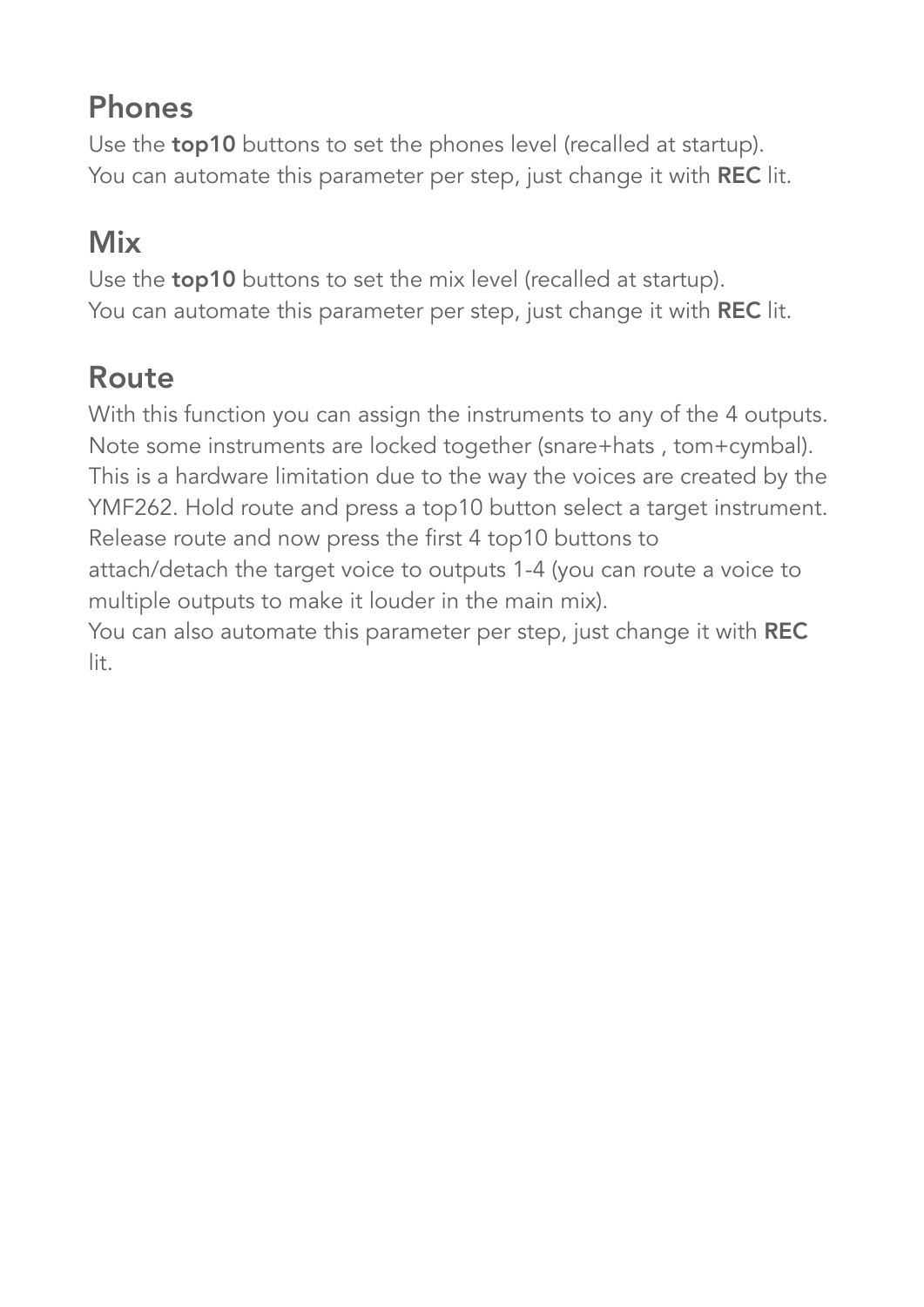# Synching

#### Master Mode

Blast Beats will automatically start up in master clock mode.

### Clock Out

Blast Beats will send a 5V pulse every 2 steps (2PPQ) at all times.

### Analog Slave Mode

Plug a 1/8" mono TS cable into the sync input to activate Analog Slave mode. In this mode Blast Beats will advance 2 steps on every received pulse (2PPQ). MIDI clock is ignored in analog Slave mode. Blast Beats will automatically reset to step 1 if no pulses have been received for several seconds. Pressing run in this mode will reset the sequencer to step 1.

### MIDI Slave Mode

Blast Beats will automatically sync to incoming MIDI clock. MIDI slave mode is activated when Blast Beats receives a MIDI Start command. Pressing run in this mode will reset the sequencer to step 1. Blast Beats will go back to Master mode after receiving a MIDI Stop command.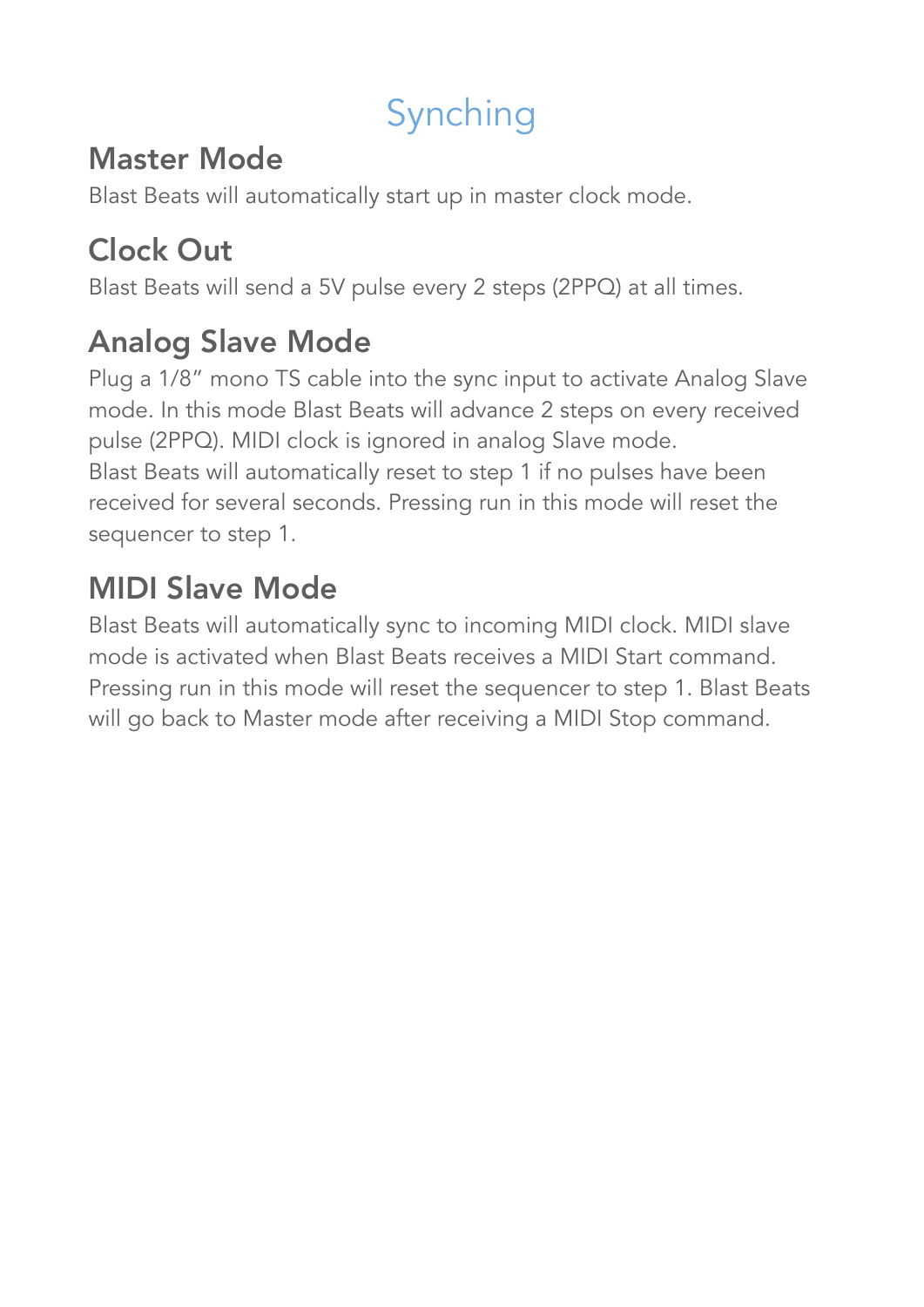### Setting The Tempo (Master Mode)

#### Tap tempo

Press a tempo button at least 3 times to tap the tempo. If Blast Beats isn't running it will start on the third tap.

#### Manual a.k.a BPM tempo

Press and hold the **tempo** button then press the **top10** buttons to input the tempo in beats per minute. You can input either 2 or 3 digit BPM values. Example 1: Set Blast Beats to 123 BPM -Hold tempo and tap first, second then third top10 button Example2: Set Blast Beats to 51 BPM -Hold tempo and tap fifth then first top10 button -Release **tempo** button to set to 51.

### Fader Automation

When in step mode you can record and automate the faders.

#### Recording a fader

To record a fader simply press the REC button in step mode (the REC LED will flash). Now the sequencer will record and repeat the fader movements. Press REC again to no longer record the faders.

#### Deleting automation for a single fader

To delete the automation of a single fader press **function** to enter function mode. Now hold clear and move the fader for which you wish to delete the automation.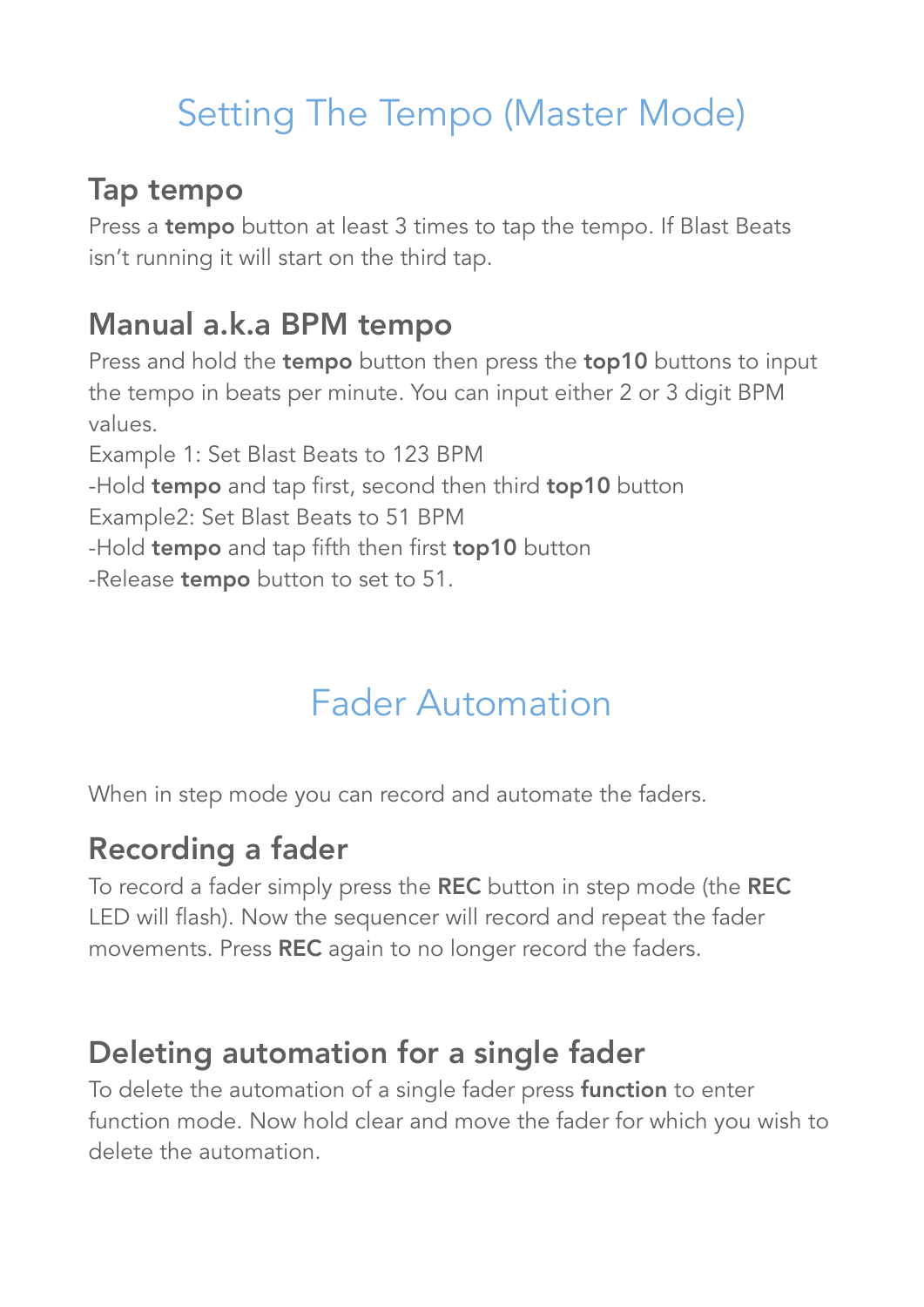#### Step lock automation (A.K.A parameter locks)

You can record a fader position in non-real-time to any step. hold a bottom button to define the step and move the fader.

Note REC must be off

#### Deleting all fader automation

To delete all the fader automation of the current pattern press function to enter function mode. Now hold clear and press REC.

### Trick Automation and step edit

In function mode you can record and play back the 3 available trick functions that are stutter, bend and freeze

#### Recording a trick

To record a trick simply press the REC button in function mode (the REC LED will flash). Now the bends, freezes, and stutters that you activate will be recorded and played back.

#### Deleting trick automation

To delete trick automation press function to enter function mode. Now hold clear and press stutter, freeze or bend to the delete the respective automation

#### Step Editing trick automation

You can edit the automation using the 16 step buttons just like you would edit the steps of a regular beat.

To access the trick step edit page hold step and press stutter, bend or freeze to access the respective editors. Now you can flick through the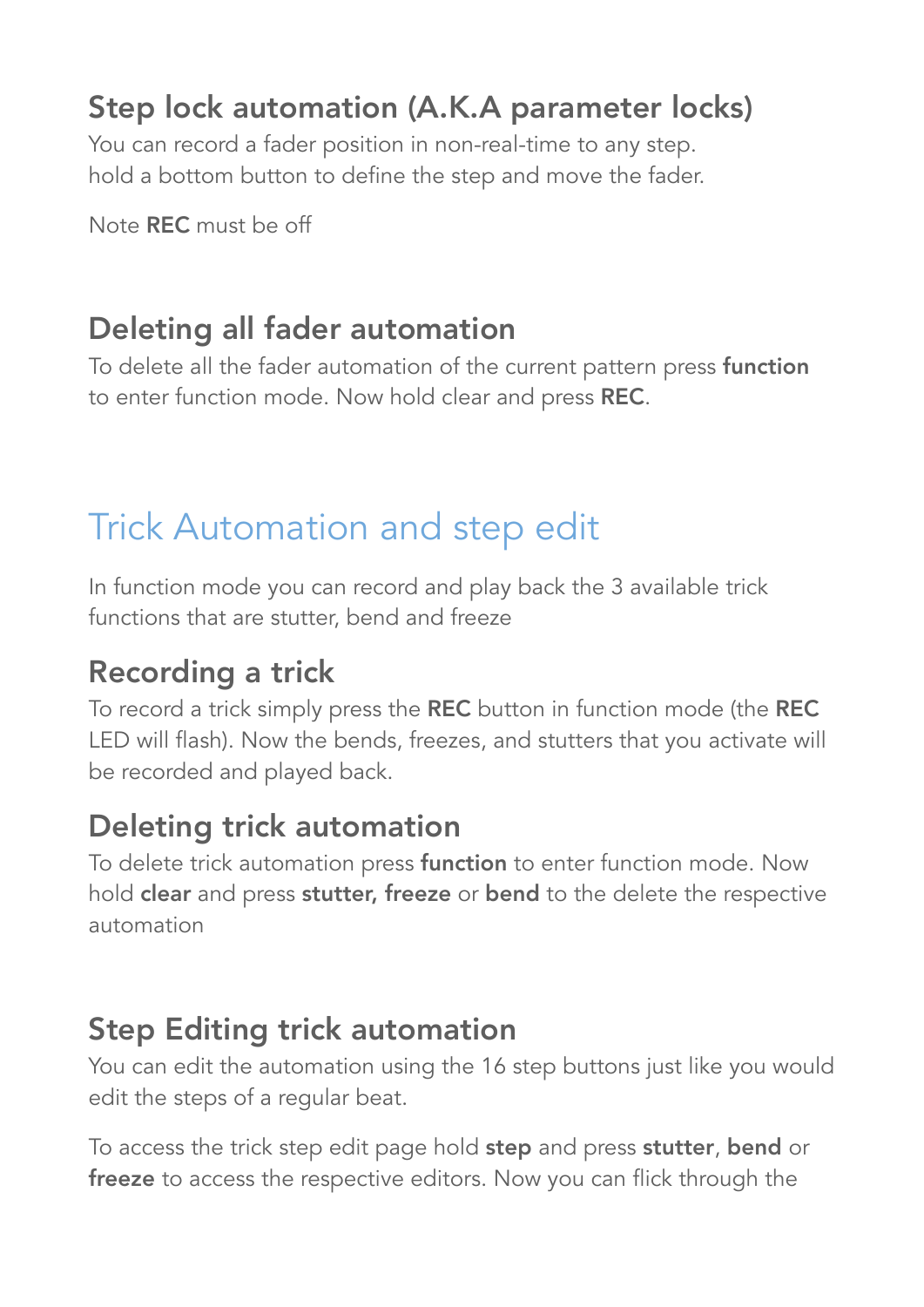pages of the pattern by pressing step and the bottom 16 LEDs will light up when automation of the trick is present on a step.

To exit trick step editor press function,  $kit/$  patt or step + any top10 button

#### Bend and Freeze step edit

Bend and freeze trick automation are edited the same way in that a single press of the bottom 16 buttons will turn the trick on or off for any step.

#### Stutter step edit

Stutter trick step edit allows you to activate and deactivate the stutter on any step, but it also allows you to choose the stutter rate per step. Press a bottom 16 button to select a step. If no stutter automation is present on the step the LED will light and stutter will be added. Next press any of the top10 buttons to select the rate of the stutter for the selected step. To clear a stutter on a step, press any LIT bottom 16 button twice

### Special Startup Settings

There are special settings that can be changed by holding a specific button at startup:

#### Safe envelope ranges

Hold length button at startup to toggle safe envelope ranges on or off. The length LED will blink once or twice to indicate the new setting. 1 blink = on. 2 blinks = off. When Safe mode is on, the **att**(ack) and  $dec(ay)$ faders keep the envelope speeds within pre set ranges judged useful for drum machines.

When safe is off, the faders reach the full range of the chip allowing very long to infinite attack and release times (drones).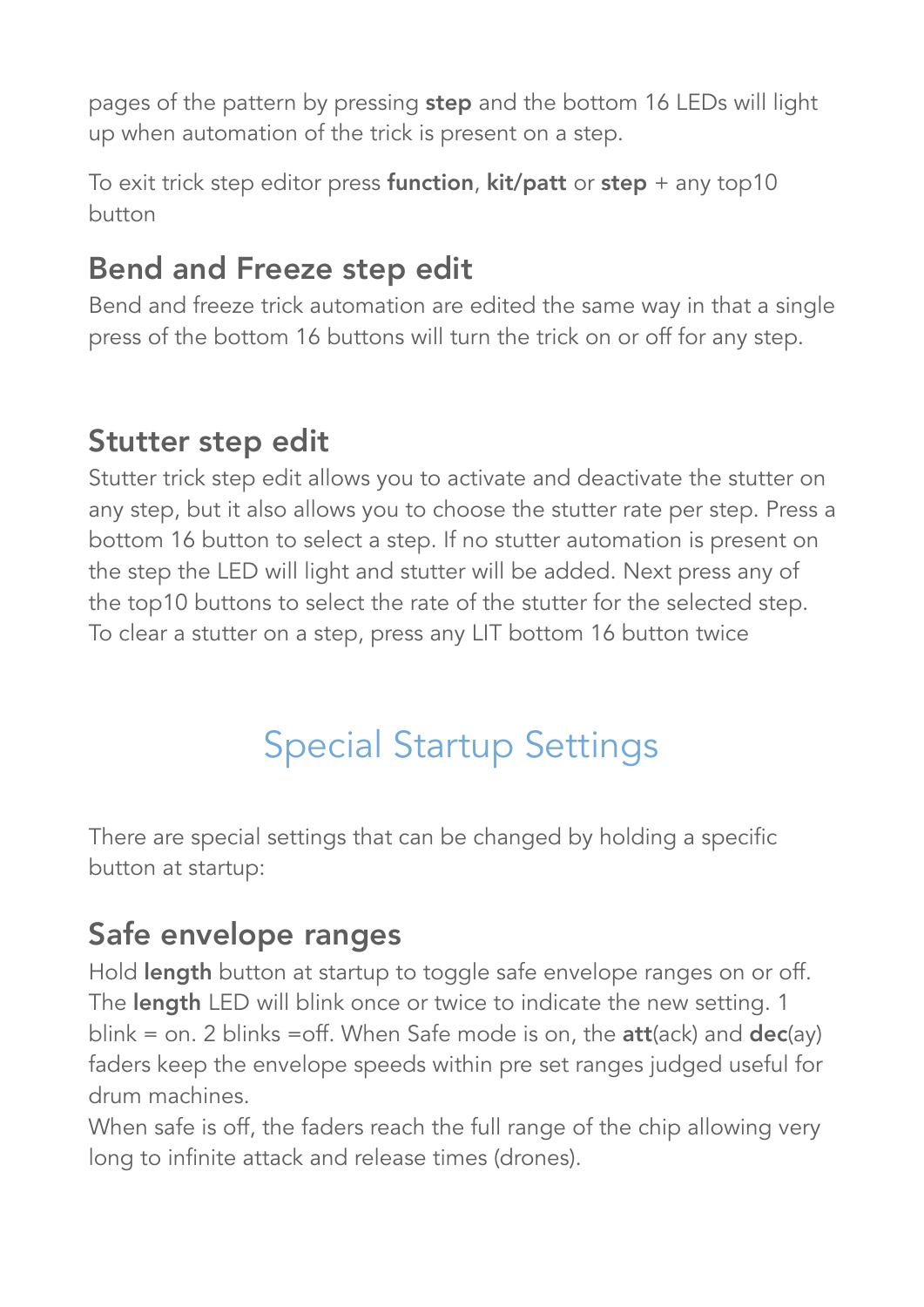### Faster pitch fall (default=off)

Hold **bend** button at startup to toggle this on setting or off. the LED of the button will blink once or twice to indicate the setting. Once=on twice=off.

When faster pitch fall is on the fall faders will pull the tune of the instrument up or down 4x faster.

Useful for fast paced music.

#### MIDI channel routing

Hold route at startup to enter MIDI channel routing. Blast Beats listens and transmits to 5 MIDI channels of your choice:

Drums (default CH10) SYNTH 1 (default CH1) SYNTH 2 (default CH2) SYNTH 3 (default CH3) SYNTH 4 (default CH4)

To change the channel select a target by pressing the following top buttons:

Top button 1-6 selects the drum voice

Top button 7-10 selects SYNTH1 to SYNTH4 respectively

Now press any bottom button (1-16) to choose the channel. Power-cycle Blast Beats to resume normal operation.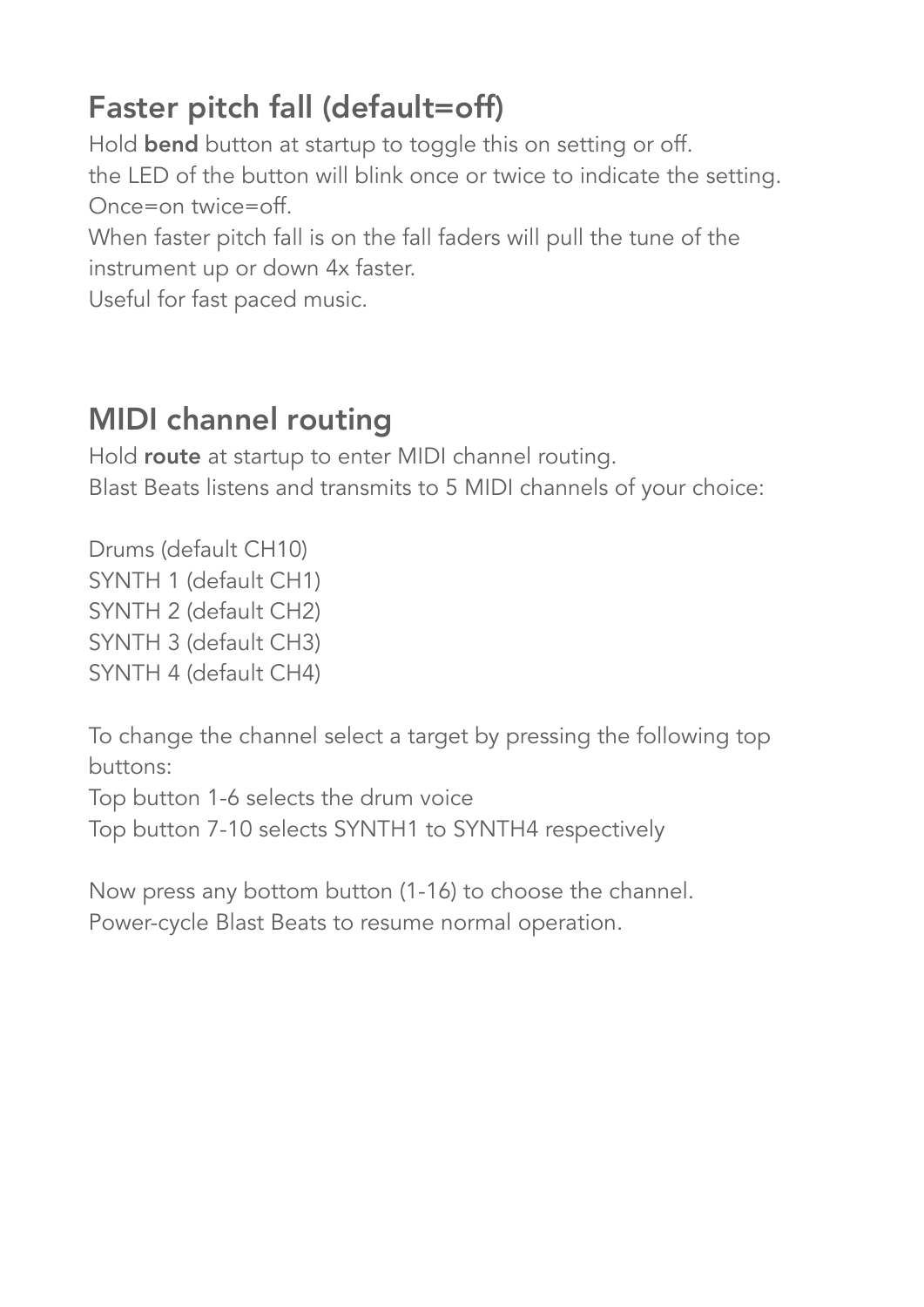#### Factory reset

Hold clear at startup to reset the settings to factory default. This can be useful if Blast Beats isn't behaving as expected after an accidental setting change.

These are the default settings:

Fall rate=normal Current song=1 Current folder=1 Swing=off Phones and Mix volume=6 All voices routed to all outputs Safe envelope ranges = on MIDI Channel routing: Drums=CH10 Synth1=CH1 Synth2=CH2 Synth3=CH3 Synth4=CH4

Factory resetting won't affect the SD card data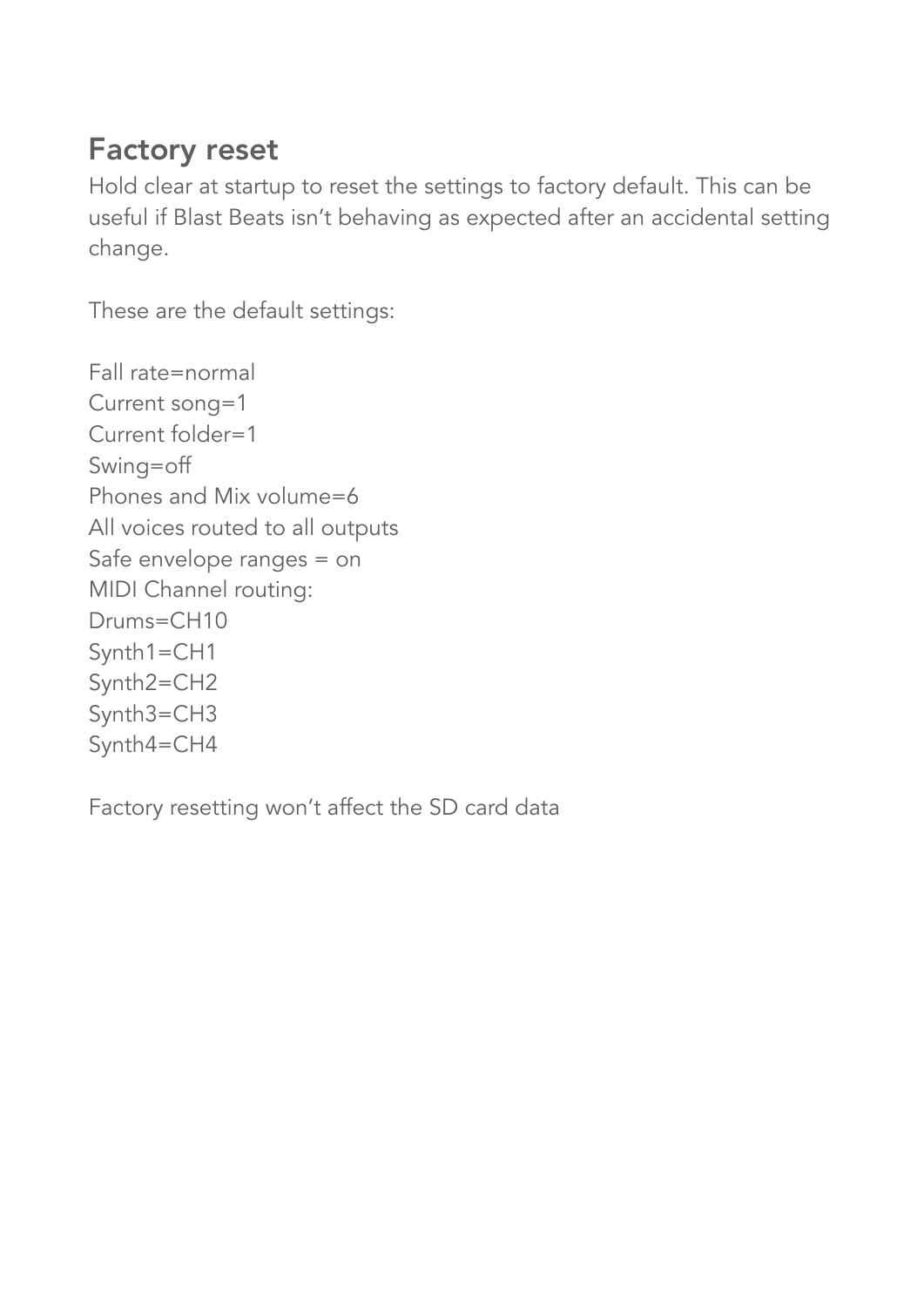### File Structure (SD Card)

#### IMPORTANT:

The included micro SD card contains all your song and pattern data. The card is required for Blast Beats to operate. At start-up if the card is not detected all the LEDS will blink twice every second until the card is inserted.

From a single SD card Blast Beats can load up to 160 songs (10 folders X 16 songs).

There are 2 main folders on your card labelled KITS and SONGS. Each have 10 sub-folders labeled BANK1 to BANK10

Each main folder contains 16 song folders labelled 1 to 16

Each song folder contains the following files: AUTO.BB (automation) BANKS.BB (kit bank assignments) CHAIN.BB (pattern chain) 10x DRUMX.BB (drum kits/presets where X= 1-10) PAT-D1.BB to PAT-D16.BB (drum patterns) PAT-S1.BB to PAT-S16.BB (synth/melodic patterns) 10x SYNTX.BB (synth kits/presets where X=1-10)

Each kit folder contains the following files: DRUM1.BB to DRUM10.BB (drum fader positions) SYNT.BB to SYNT10.BB (synth fader positions)

You can safely mix and match these files between folders.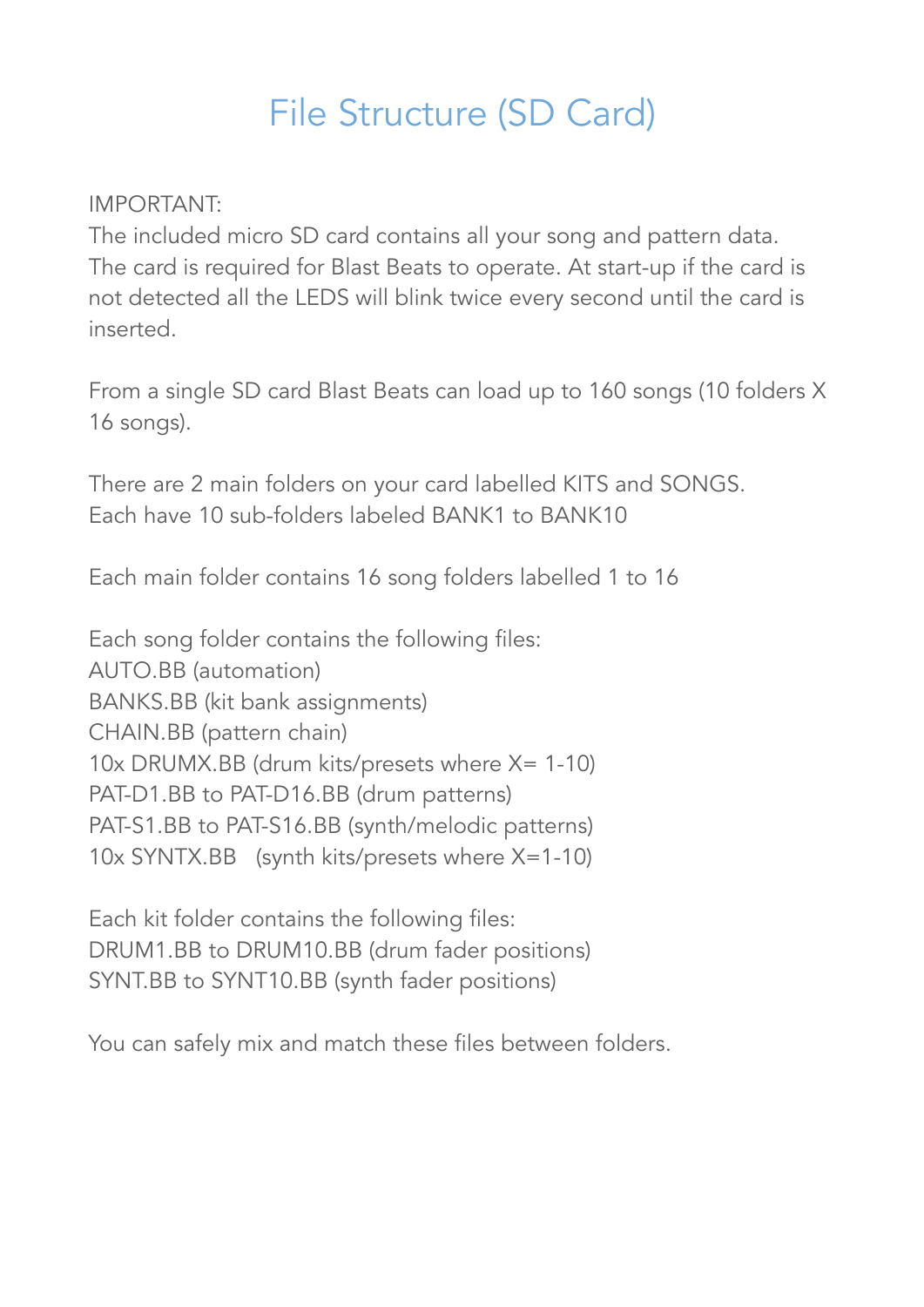### Firmware Updates

To perform a firmware update connect Blast Beats to your computer with a standard USB type A to type B cable (the kind typically used by a printer).



-Hold the run button and power on Blast Beats.

-Keep the run button held until your computer sees a hard drive labelled "UPLOAD\_DISK"

-Now simply delete the file located on the disk and replace with the new firmware file.

-The disk will automatically eject from your computer and Blast Beats will reboot with the new firmware installed.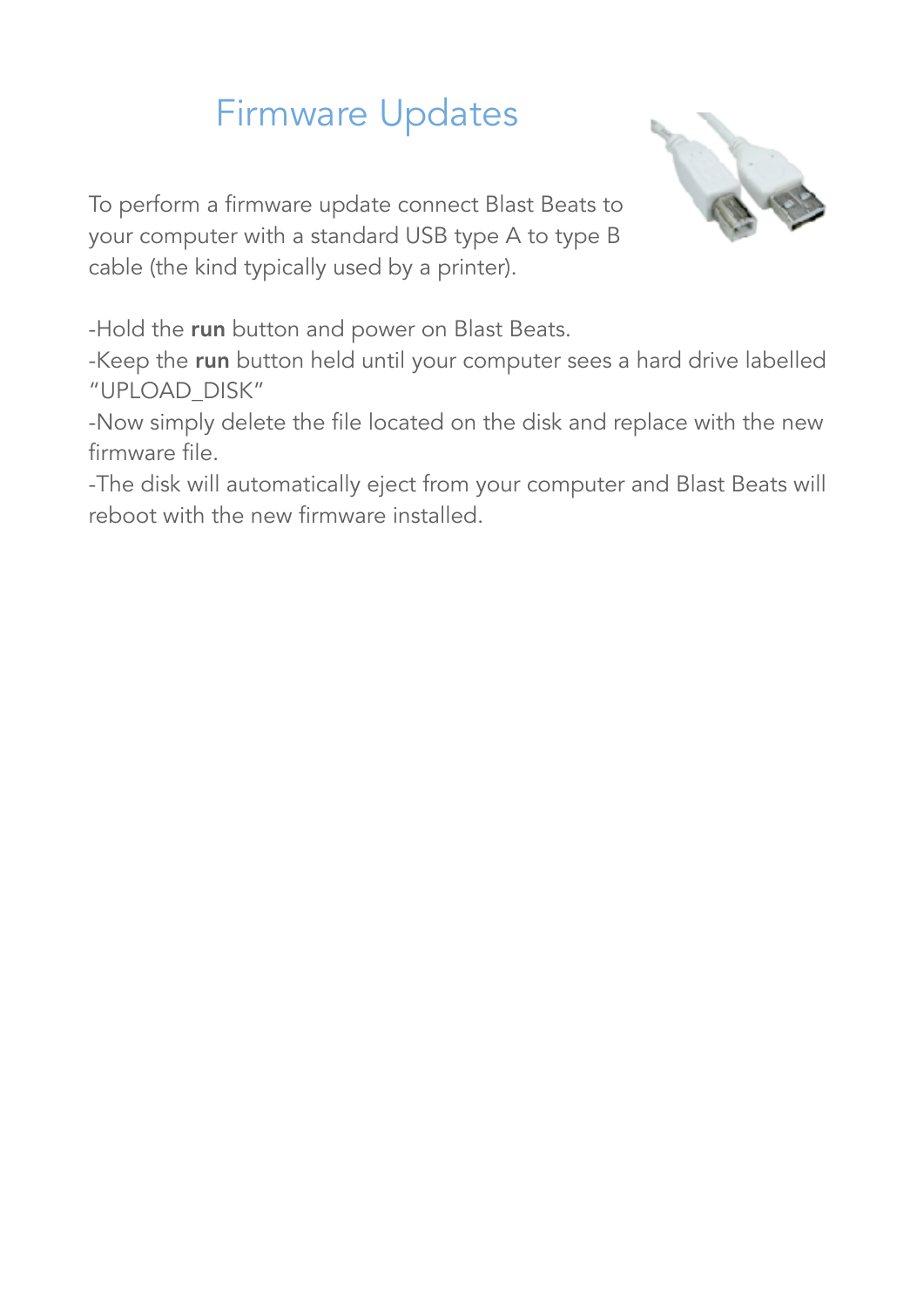### MIDI Implementation

Blast Beats responds to the following Note On messages. The drum voices will transmit MIDI notes out of the MIDI port when triggered by the internal sequencer allowing you to use Blast Beats as a MIDI drum sequencer!

| <b>Parameter</b>                              | <b>MIDI Note number</b> |
|-----------------------------------------------|-------------------------|
| <b>DRUMS (channel 10 by default)</b>          |                         |
| <b>Bass drum</b>                              | 20                      |
| <b>Snare</b>                                  | 21                      |
| <b>Closed Hat</b>                             | 22                      |
| <b>Open Hat</b>                               | 23                      |
| <b>Tom</b>                                    | 24                      |
| Cymbal                                        | 25                      |
| <b>SYNTHS (channels 1 to 4 by</b><br>default) |                         |

Blast Beats responds to the following MIDI Control Change (CC) messages. When moved all faders will send their respective MIDI CC out of the MIDI output port allowing you to use Blast Beats as a MIDI controller.

| <b>Parameter</b>                        | <b>MIDI CC</b> | Range      |
|-----------------------------------------|----------------|------------|
| <b>DRUMS</b> (channel 10 by<br>default) |                |            |
| <b>Bass drum carrier volume</b>         |                | $20 0-127$ |
| <b>Bass drum carrier</b><br>waveform    |                | $21 0-127$ |
| <b>Bass drum carrier</b><br>feedback    |                | $22 0-127$ |
| <b>Bass drum carrier</b><br>multiplier  |                | $23 0-127$ |
| <b>Bass drum carrier tune</b>           |                | $24 0-127$ |
| <b>Bass drum carrier tune fall</b>      |                | $25 0-127$ |
| <b>Bass drum carrier attack</b>         |                | 26 0-127   |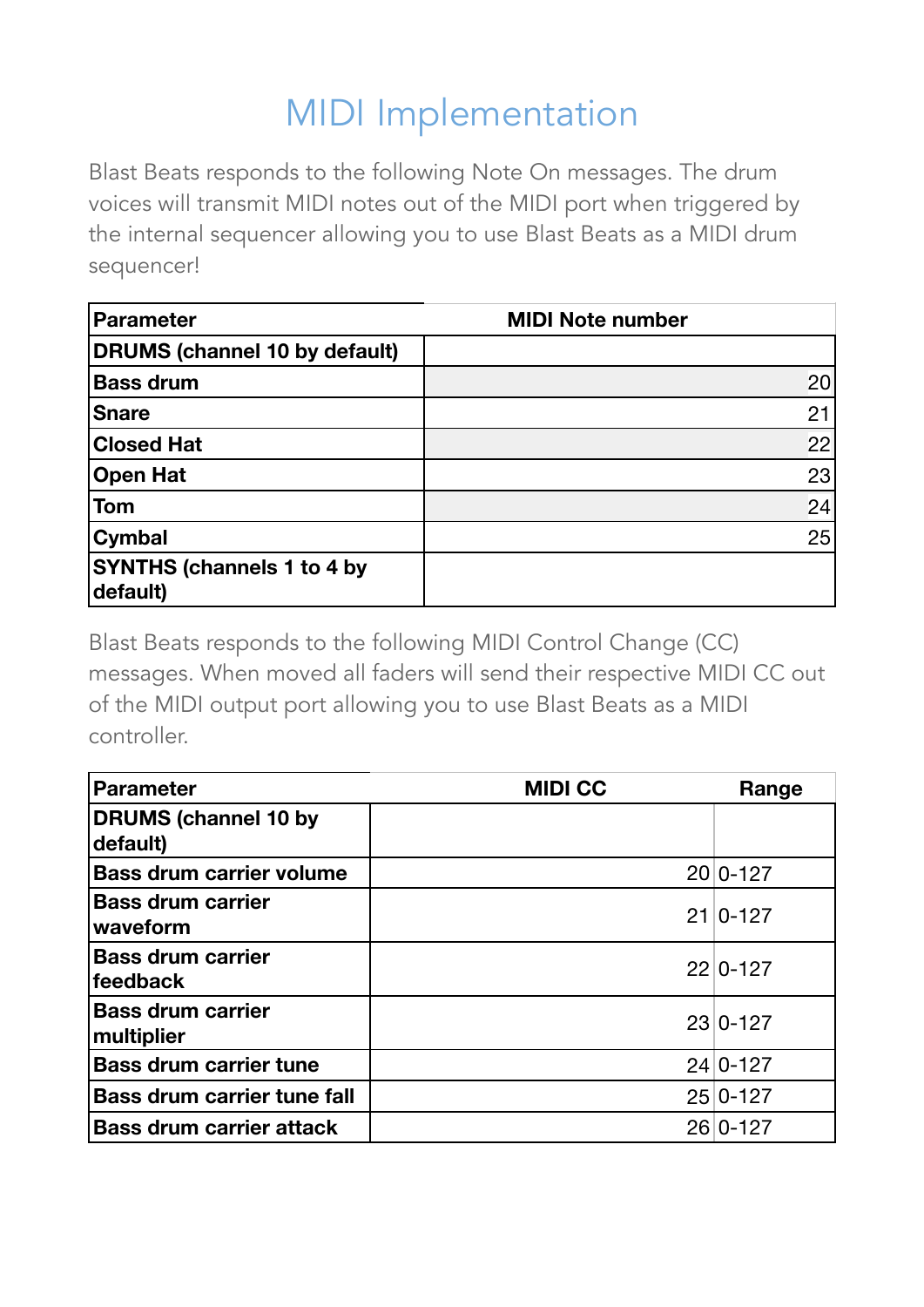| <b>Parameter</b>                              | <b>MIDI CC</b> | Range      |
|-----------------------------------------------|----------------|------------|
| <b>Bass drum carrier decay</b>                |                | $27 0-127$ |
| <b>Bass drum modulator</b><br>volume          |                | $28 0-127$ |
| <b>Bass drum modulator</b><br>waveform        |                | $29 0-127$ |
| <b>Bass drum modulator</b><br>multiplier      |                | $30 0-127$ |
| <b>Bass drum modulator</b><br>multiplier fall |                | $31 0-127$ |
| <b>Bass drum modulator</b><br>attack          |                | $32 0-127$ |
| <b>Bass drum modulator</b><br>decay           |                | $33 0-127$ |
| <b>Snare volume</b>                           |                | $34 0-127$ |
| <b>Snare waveform</b>                         |                | $35 0-127$ |
| <b>Snare multiplier</b>                       |                | $36 0-127$ |
| <b>Snare tune</b>                             |                | $37 0-127$ |
| <b>Snare tune fall</b>                        |                | $38 0-127$ |
| <b>Snare attack</b>                           |                | $39 0-127$ |
| <b>Snare decay</b>                            |                | $40 0-127$ |
| <b>Hats Volume</b>                            |                | $43 0-127$ |
| <b>Hats waveform</b>                          |                | $45 0-127$ |
| <b>Hats multiplier</b>                        |                | $55 0-127$ |
| <b>Hats tune</b>                              |                | 56 0-127   |
| <b>Hats tune fall</b>                         |                | $57 0-127$ |
| <b>Hats attack</b>                            |                | $51 0-127$ |
| <b>Hats decay</b>                             |                | $54 0-127$ |
| <b>Tom Volume</b>                             |                | $42 0-127$ |
| <b>Tom waveform</b>                           |                | $44 0-127$ |
| <b>Tom multiplier</b>                         |                | 48 0-127   |
| <b>Tom/Cymbal tune</b>                        |                | $46 0-127$ |
| Tom/Cymbal tune fall                          |                | $44 0-127$ |
| <b>Tom attack</b>                             |                | $50 0-127$ |
| <b>Tom decay</b>                              |                | $53 0-127$ |
| <b>Cymbal Volume</b>                          |                | $41 0-127$ |
| <b>Cymbal waveform</b>                        |                | $45 0-127$ |
| <b>Cymbal multiplier</b>                      |                | $48 0-127$ |